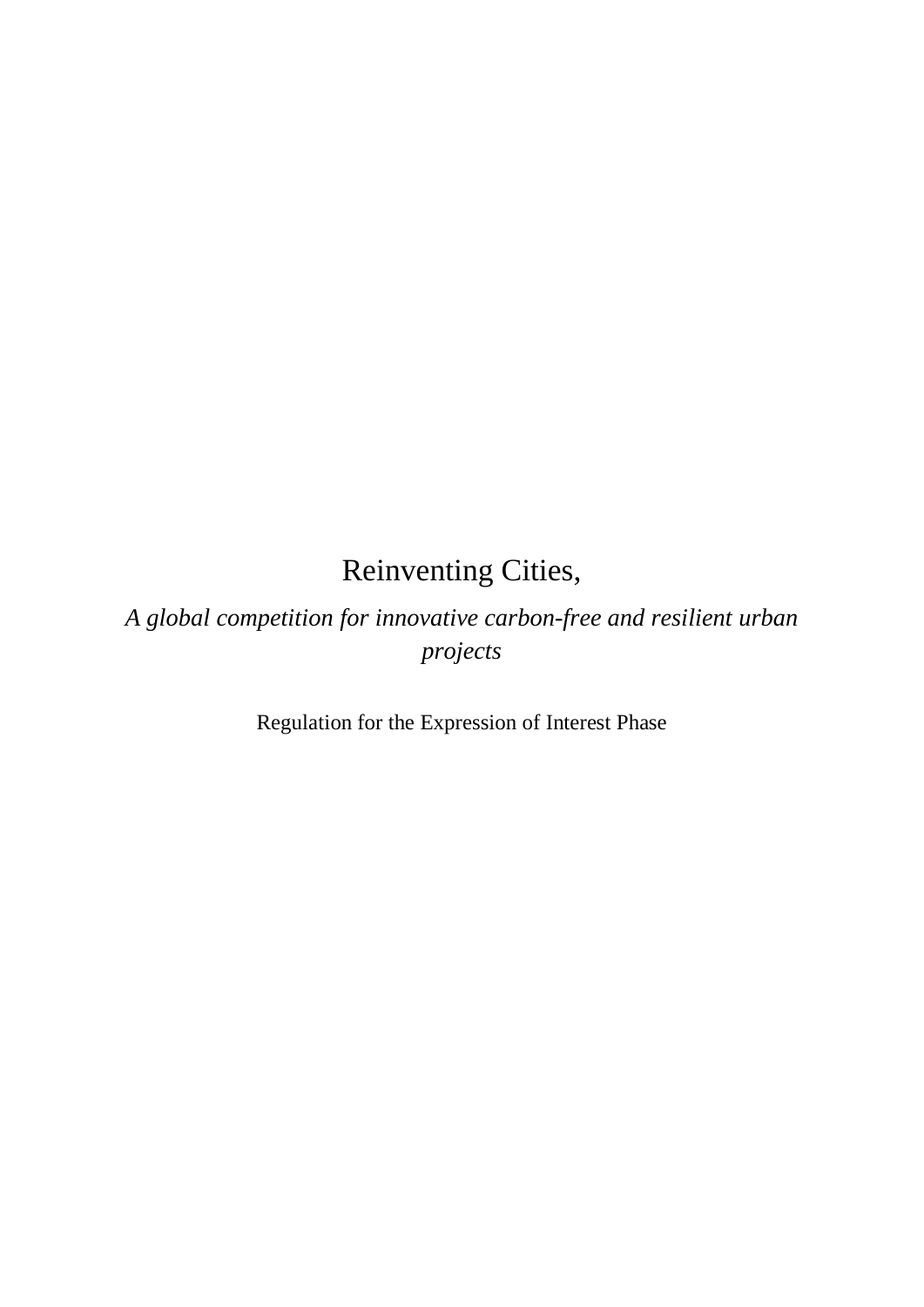#### **Table of Contents**

| <b>ACCESS TO INFORMATION AND SUPPORT PROVIDED TO BIDDING TEAMS  17</b>        |  |
|-------------------------------------------------------------------------------|--|
|                                                                               |  |
|                                                                               |  |
|                                                                               |  |
|                                                                               |  |
| <b>CONDITIONS AND COMMITMENTS OF THE BIDDING TEAMS, CITIES AND C40 18</b>     |  |
|                                                                               |  |
|                                                                               |  |
|                                                                               |  |
| <b>APPENDIX 1 - PROVISIONAL SECOND PHASE GUIDELINES IF SELECTED TO SUBMIT</b> |  |
|                                                                               |  |
|                                                                               |  |
|                                                                               |  |
|                                                                               |  |
|                                                                               |  |
|                                                                               |  |
|                                                                               |  |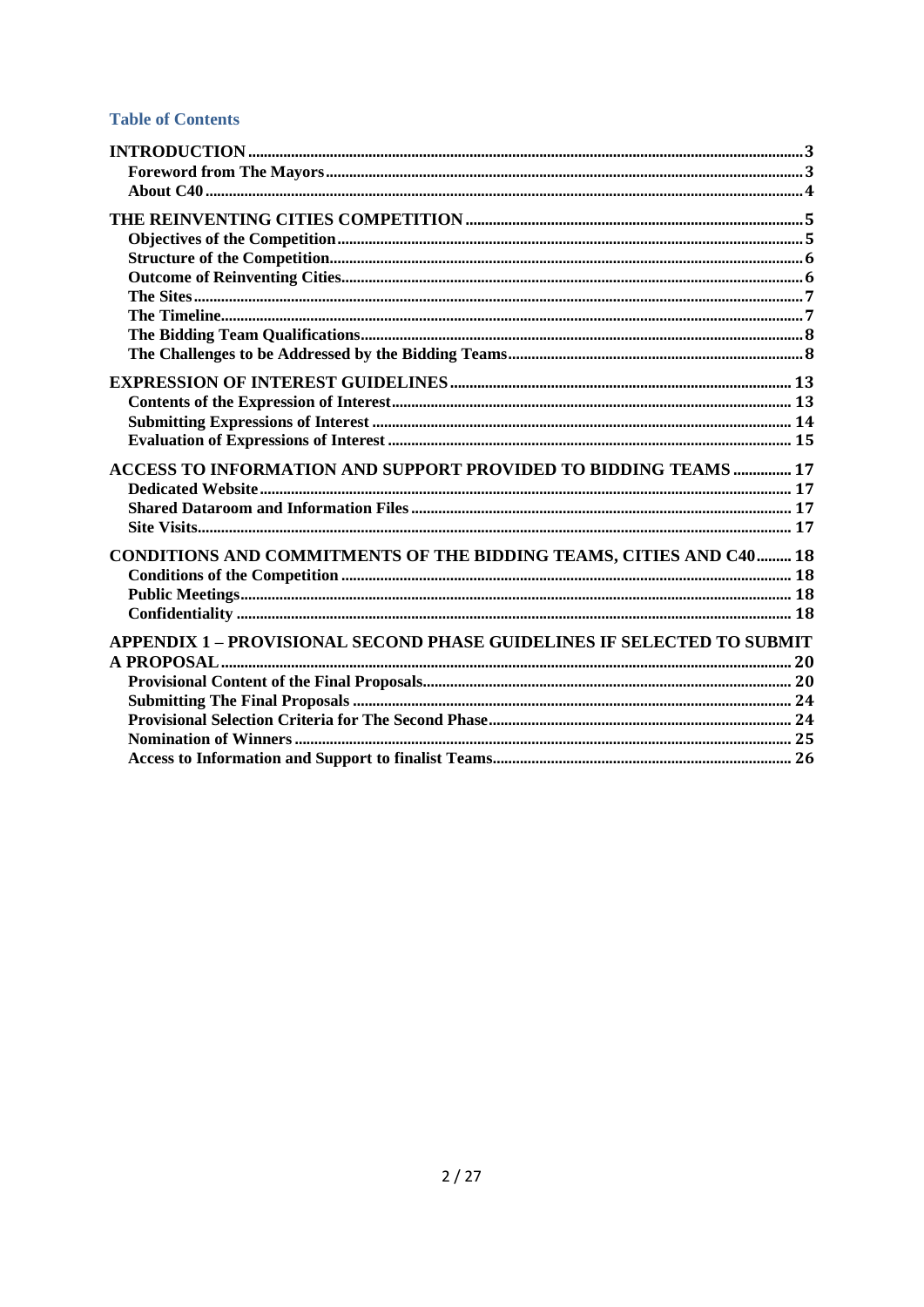## **INTRODUCTION**

#### <span id="page-2-1"></span><span id="page-2-0"></span>**Foreword from The Mayors**

Climate change and global warming present an existential threat to the human race and will require a unified global response at all levels of society. Scientists estimate that we are currently on a trajectory that will increase average global temperatures by two degrees above pre-industrial levels by 2100. If these emissions are not appropriately addressed, cities will become increasingly vulnerable to the adverse impacts of climate change.

At the heart of the city lies an opportunity, as urban density presents a greener way of living. Urban density can create the possibility for a better quality of life and a lower carbon footprint through more efficient infrastructure and improved urban planning.

Therefore, cities and private actors must work together to showcase new models for decarbonized development, buildings, and services to households and businesses in hopes for their widespread uptake and adoption.

As Mayors, we are committed with the C40 to move a step forward in our fight against climate change and to organize Reinventing Cities, an unprecedented global competition to stimulate sustainable development and to celebrate innovative solutions to environmental and urban challenges.

We hope Reinventing Cities will set new standards of carbon-neutral and resilient development and will enable the implementation of projects across a wide range of architecture practices, typologies and uses. With this competition, we are calling the private actors to work with us to identify new solutions and to deliver the city of tomorrow, today.

Mayors of the participating Cities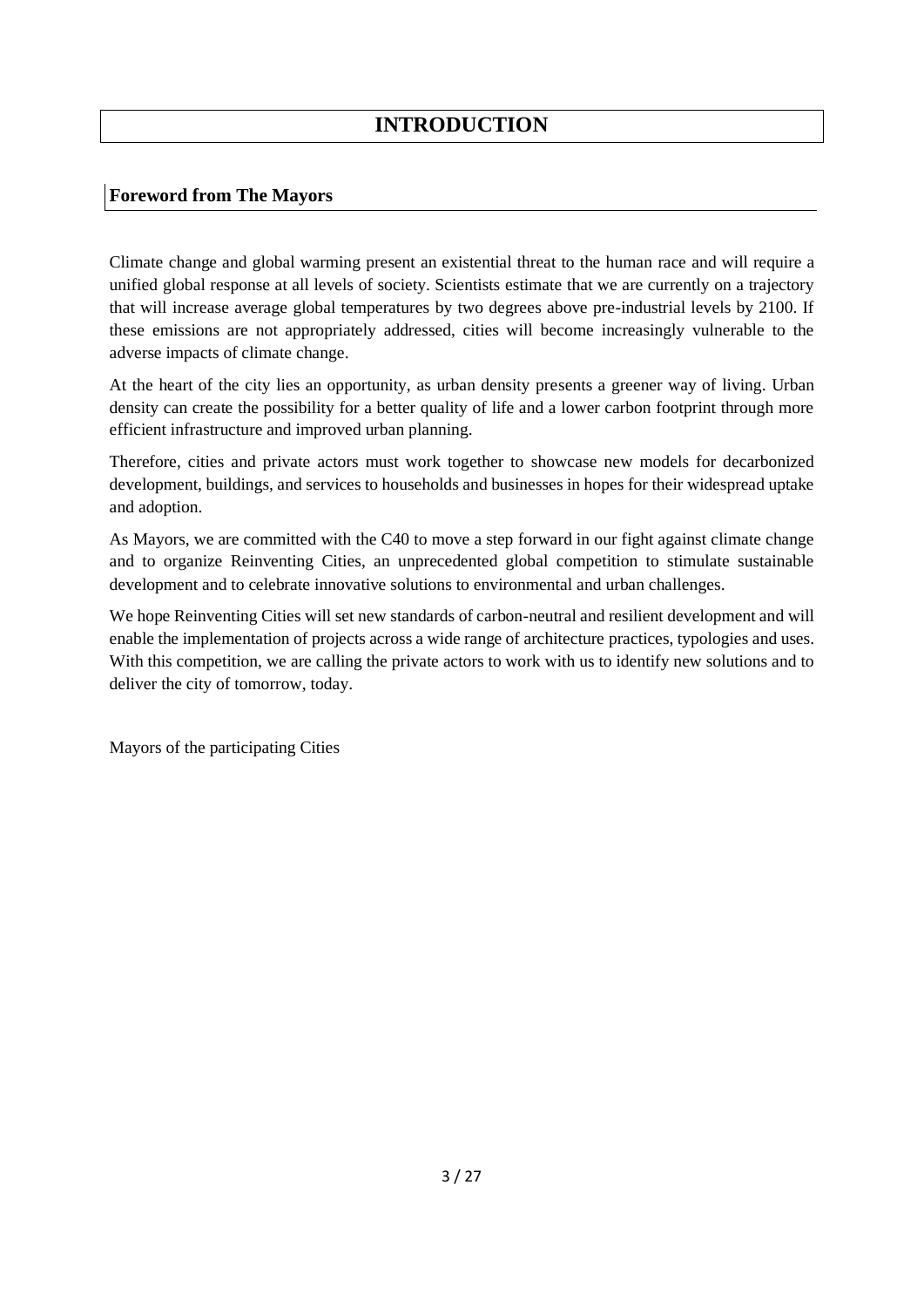#### <span id="page-3-0"></span>**About C40**

In 2005, the C40 Cities Climate Leadership Group (C40) was created as a forum for Cities to share strategies for reducing carbon emissions and spurring global action in confronting climate change. C40 now connects close to 100 of the world's greatest cities and our membership represent over 700 million people and one quarter of the global economy. Our team has a strong evidence base, technical capabilities and successful network model, connecting Cities to share best practice to help them become low-carbon, resilient, healthy and liveable.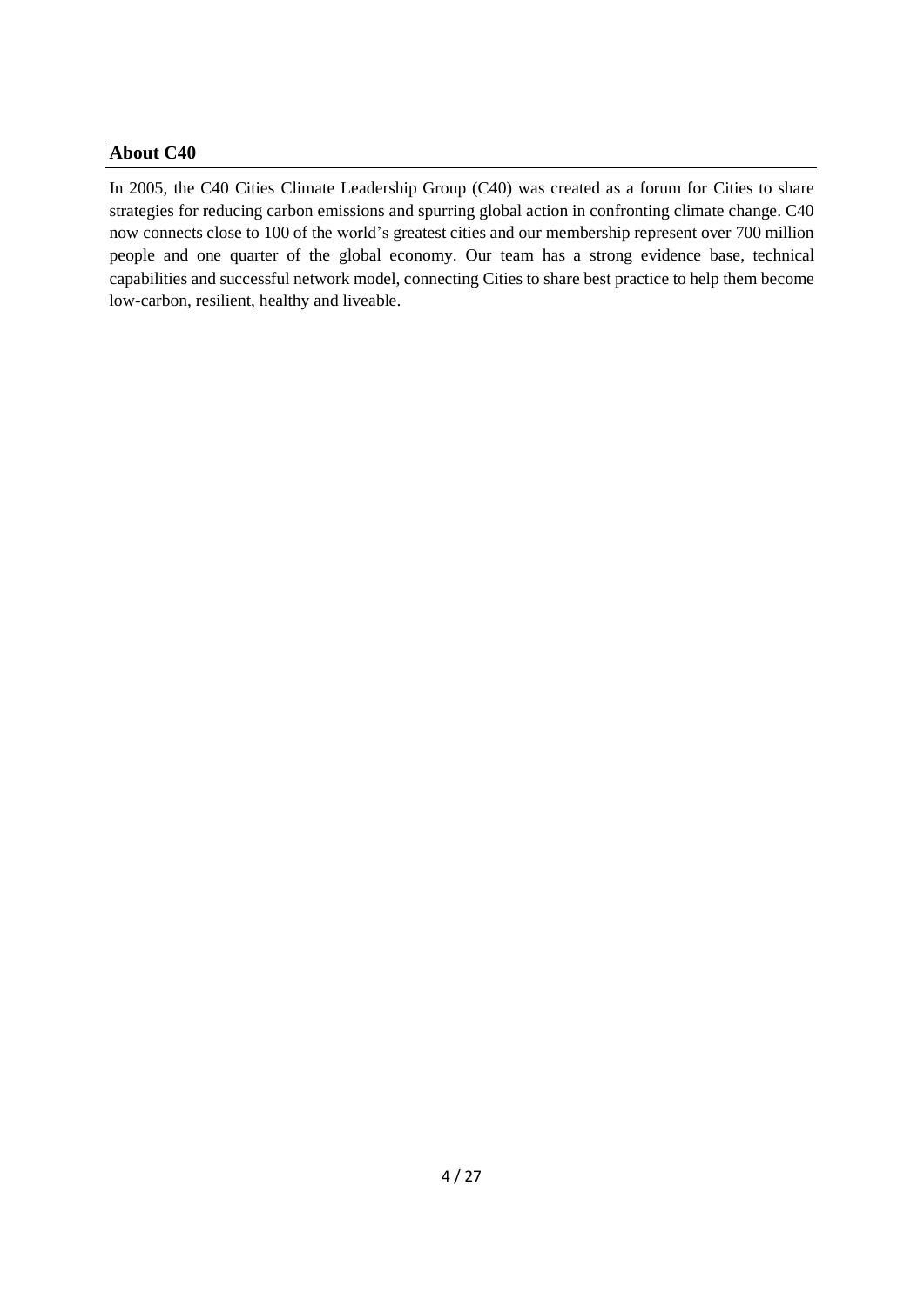## **THE REINVENTING CITIES COMPETITION**

#### <span id="page-4-1"></span><span id="page-4-0"></span>**Objectives of the Competition**

Reinventing Cities is a competition initiated by the C40 to stimulate the most innovative carbon-neutral developments across the globe and to implement the best ideas to transform underutilized sites into beacons of sustainability and resiliency and act as a showcase for future zero-carbon urban developments.

Reinventing Cities will:

- help drive forward public policy making to support decarbonized, sustainable, intelligent and resilient cities;
- support the implementation of new ideas and innovations that can be rolled out on a global scale;
- actively drive collaboration between the private and public sectors to deliver new approaches to delivering low carbon urbanisation; and
- reduce the impact of emissions due to the buildings. Buildings account for over 50% of emissions in C40 Cities. In order to meet Paris agreement, cities need new buildings to be as close to zero carbon as possible and existing buildings need high levels of retrofit.

Therefore, each Reinventing Cities project should serve as a model for carbon-neutral development, demonstrating innovative climate solutions, providing local community benefits and being replicable in cities around the world.

Each project will be developed on lands proposed by the cities showcasing how partnerships between cities and the private sector can work together to shape a carbon-neutral, prosperous future.

The proposals, therefore, should address components such as energy efficiency, sustainable building materials, climate resilience, water management, mobility, waste management, and other components that will lead to a sustainable and carbon-free project.

Reinventing Cities will function as an open contest designed to be used as a vehicle to promote decarbonised, resilient and sustainable urban environments into multiple cities around the globe. The bidding teams will be invited to submit their best proposal for ready-to-go project that must creatively address both content and form, and demonstrate that environmental performances can be achieved in combination with high-quality architecture and community benefits.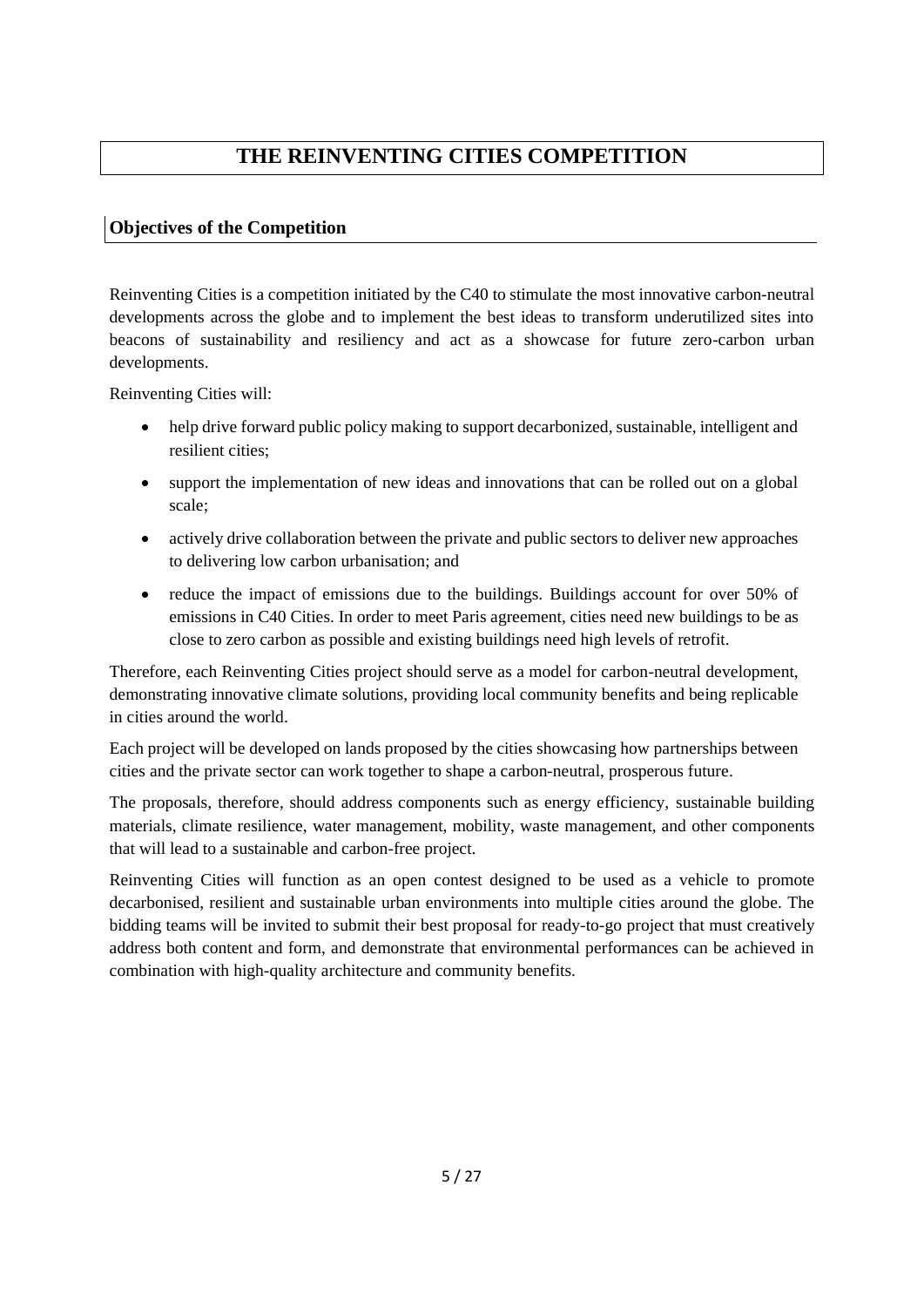<span id="page-5-0"></span>To consider the specificities of each city and of each site, the competition is structured by two documents:

- The Regulation document (this document), common to all sites unless otherwise indicated in the Site Specific Requirements document (SSR).
- One Site Specific Requirements document (SSR) for each site, where each city details the specifications for the redevelopment of its site, outlines the local rules and procedures (planning, bidding/purchasing procedures, requirements and conditions, etc.), and indicates its specific timeline.

Therefore, the bidding teams are expected to submit proposals that both:

- Comply with the common objectives, criteria and requirements detailed in this Regulation document.
- Comply with the specifications and requirements provided in each Site Specific Requirements document (SSR).

Note that the local rules and legislation prevail over the common requirements defined in this Regulation document.

#### <span id="page-5-1"></span>**Outcome of Reinventing Cities**

"Reinventing Cities" is an international competition that will enable the cities to identify and select the best projects for the redevelopment of their sites. The sites proposed by the cities form a diverse supply of lands and buildings which are quickly available, and that are owned by the cities or by city partners.

To keep things simple, throughout the rest of this document, the term "City" will refer to the site owner, regardless of whether the site is owned by the city itself or by a city partner.

For each site, the bidding teams will compete to buy or lease the site to implement their project. At the end of the competition process, each city will organize the legal arrangement to finalize the site transfer, in compliance with the local laws and regulation.

For each site, these legal arrangements can take different forms: sale agreement, rental contract, leaseback, occupation etc. Note that the use of "site transfer" in this document will refer to all these potential options. The bidding teams will find in the SSR the information concerning the type of site transfer chosen by each site owner for its site.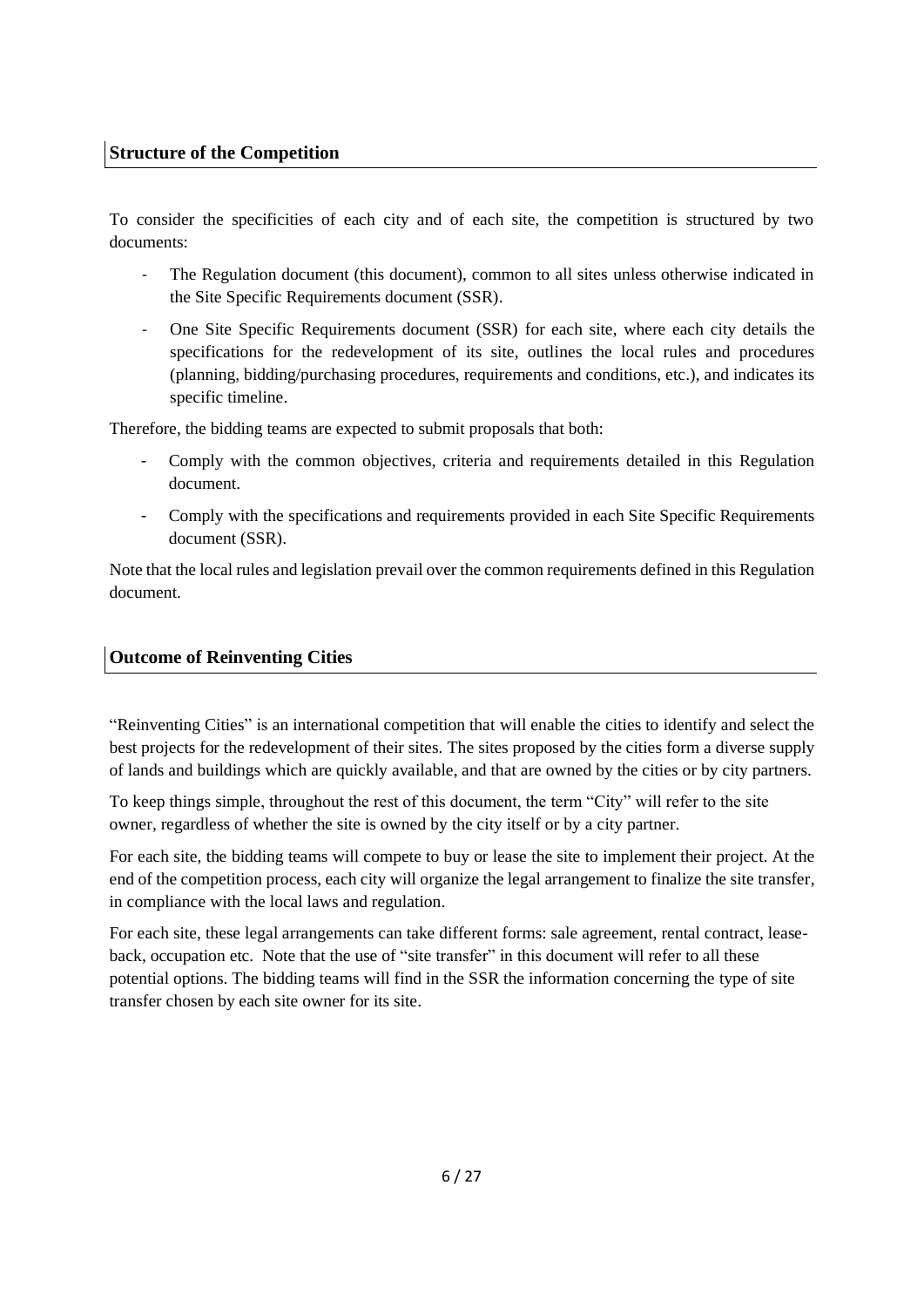<span id="page-6-0"></span>Participating cities have identified underutilized sites and invite multidisciplinary teams, that include architects, urban designers, developers, environmentalists, neighbourhood groups, artists etc… to compete for the opportunity to transform these sites.

These sites comprise a diverse supply of land use at various state of development, typologies, and wide range of sizes – from existing buildings to empty parcels, and from a small plot in a city centre to a large site in a new development area. With this wide variety, C40 and participating cities hope the proposals submitted by the bidding teams will combine a range of solutions to address environmental challenges the cities face.

The sites proposed for the competition can be found on the public website *[www.c40reinventingcities.org](http://www.c40reinventingcities.org/)*.

#### <span id="page-6-1"></span>**The Timeline**

The competition consists of two phases: the first will be the expression of interest phase, and the second, the proposal phase. The provisional timeframe of the competition is outlined below. The specific timeline for each site will be published on the website and will be included in the SSR.

- $\triangleright$  Competition kick-off: to be indicated in each SSR
	- Information about the process and the site available on the public website [www.c40reinventingcities.org;](http://www.c40reinventingcities.org/)
	- opening of the dataroom phase 1;
	- publication on the website of the present expression of interest regulation, and of the SSR for each site.
- $\triangleright$  Phase 1 'Expression of Interest' (3 to 5 months)
	- input into the dataroom by the cities and C40;
	- development of the Expression of Interest by the bidding teams;
	- questions/answers via the dataroom;
	- site visits for the bidding teams;
	- **submission of expressions of interest: to be indicated in each SSR.**
- $\triangleright$  Analysis of the expressions of interest and selection committee for expressions of interest (2 to 3 months).
- $\triangleright$  Phase 2 'Proposal' (4 to 6 months)
	- opening of the dataroom phase 2 to shortlisted applicants only;
	- opening of the questions/answers and possible dialogue with the shortlisted bidding teams;
	- submission of proposals.
- $\triangleright$  Analysis of the proposals and final selection committee (2 to 3 months)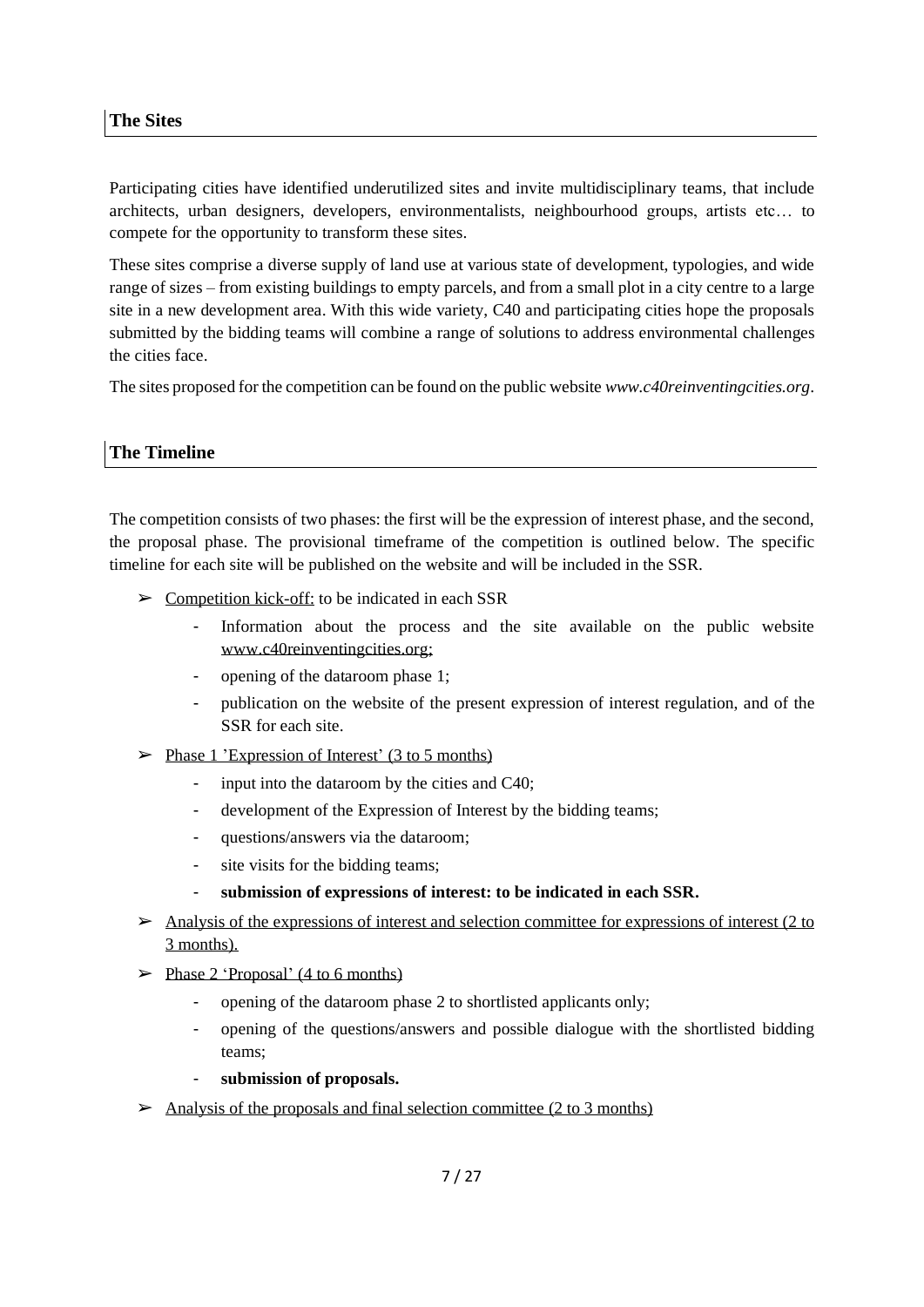The present document details the regulations for the Expression of Interest phase. A specific regulation for each site will be provided to the finalist bidding teams for the second phase of the competition (final proposal).

The bidding teams will find in Appendix 1 information on the organization of the second phase of the competition (final proposal). This information is subject to change and provided for information purposes only.

#### <span id="page-7-0"></span>**The Bidding Team Qualifications**

The purpose of Reinventing Cities is to encourage new types of collaborations that can create novel approaches and attractive projects. The "Bidding teams" or "teams" will be the term used to describe all of the involved members involved in a consortium. The legal entities, the roles, the responsibilities, and the commitments of each party should be clearly defined.

The composition of the Reinventing Cities bidding teams must reflect the expectations of the competition, and the composition and experience of the team will be used in assessing the proposal. The teams must bring together various actors that help to achieve the goals of Reinventing Cities. In addition to architects, environmental experts, developers, investors and contractors, teams could include creative project holders, start-ups, artists, community stakeholders, etc.

Together, this multidisciplinary team will develop the project from the genesis to the implementation and operational phase, and turn the proposal into a reality. Therefore, the bidding teams are encouraged to form a consortium as early as possible so that the site operators and the future users of the site can give substance to the project and to tailor it to specific needs.

While not required, the team may combine international and local expertise. The presence of a local partner will be critical to assist in complying with the locally applicable rules and regulations and to facilitate local stakeholder involvement.

In the expression of interest phase, the bidding team must at least appoint a qualified person in charge of the project design such as an architect or an urban designer, and an environmental expert. Additionally, the team must designate the organization/company that will be the lead representative of the team and will bear ultimate responsibility on behalf of the team. The team must also designate the person who will be the main point of contact to exchange for C40 and the City. Note that for this phase, it is not required - while it is highly appreciated - for the team to include a developer, investor or financial backer with capacity to implement the team's project.

More detailed requirements for the bidding teams and legal entities themselves may be included in the SSR or in the application form drawn up by each city for its site(s).

#### <span id="page-7-1"></span>**The Challenges to be Addressed by the Bidding Teams**

The competition defines 10 Challenges for Climate that are listed below. The bidding teams are invited to address these challenges in order the deliver a decarbonized, resilient and sustainable project.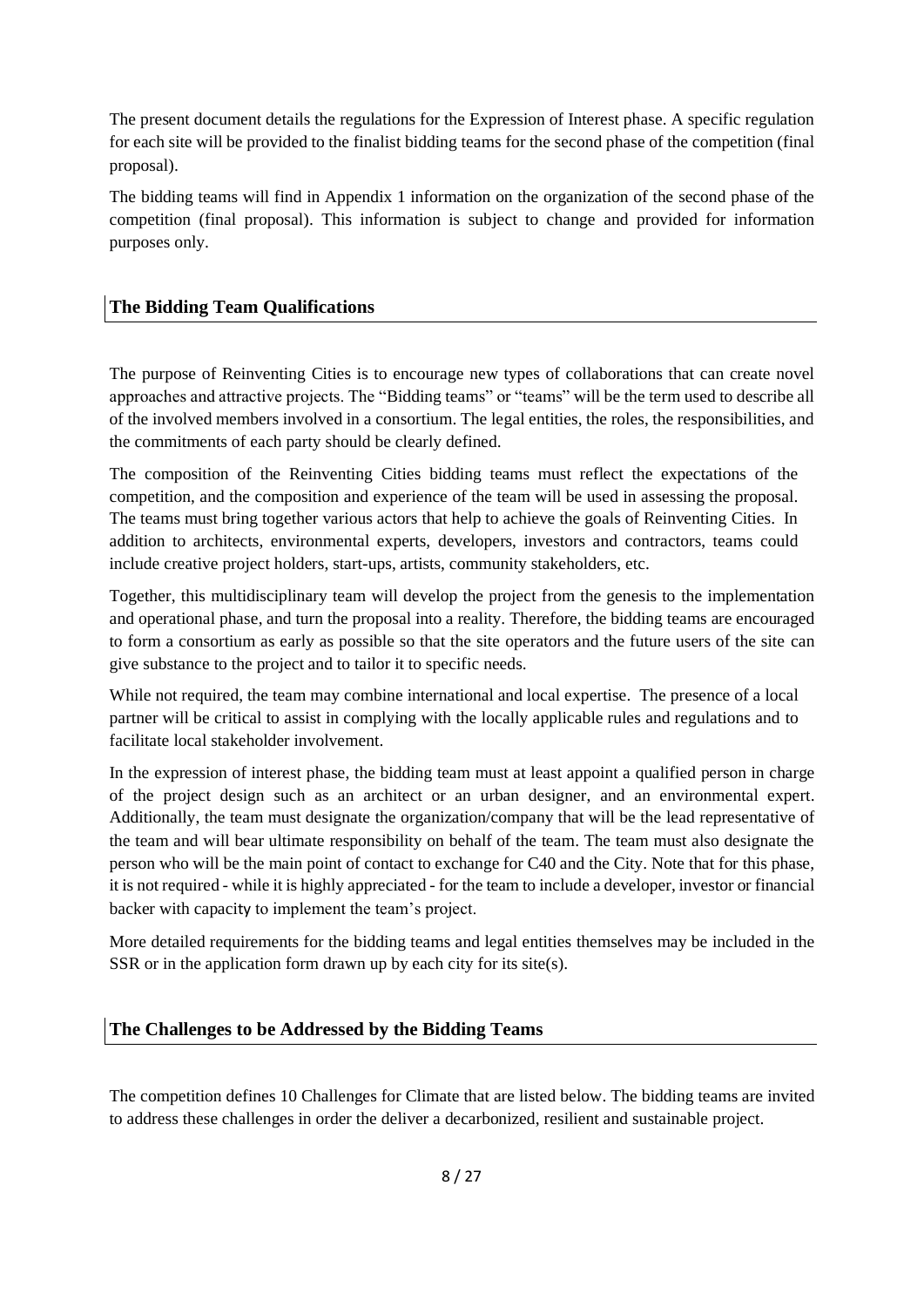The path to achieving a zero-carbon project requires a combination of solutions. The choice of these solutions should be made in consideration of the site, its configuration and how it fits in with its surroundings. In the SSR, each city has indicated specific environmental challenges and objectives for their site.

The carbon footprint of a project obviously depends on its proposed functions. For all types and projects (residential, commercial, or mixed-used buildings; public spaces; or other type of activities), the bidding teams must propose solutions to minimize the carbon impact. In addition, the bidding teams can use local carbon offset to reach carbon neutrality.

In the expression of interest phase, the bidding teams explain the general approach of their project. The expression of interest submissions will therefore only have to briefly describe the proposed solutions.

In the second phase, the shortlisted teams will be encouraged to include in their final proposal an assessment of their project's carbon footprint and to provide quantitative details.

The key challenges to deliver a carbon-free project are:

**1. Energy efficiency and low-carbon energy** (mandatory). The objective of this challenge is to reduce the GHG emissions and the environmental impact of energy production and consumption.

The proposed development should go beyond current 'Business-As-Usual' energy standards to demonstrate exemplary energy efficiency, clean energy usage and strive to achieve net zero energy or 'positive energy' status. The energy strategy developed by the bidding teams should strive to include the following: (i) passive design and efficient building form and fabric; (ii) energy efficient appliances/equipment; (iii) occupant control, monitoring and evaluation of energy consumption; (iv) on-site and off-site production and consumption of renewable energy; (v) energy storage; (vi) societal benefits related to sustainable energy.

Energy efficiency is a high priority in the design and operation of the buildings and public spaces. This means minimizing the amount of energy a building uses for heating, cooling, hot water, lighting, ventilation, electrical services etc. Fostering the production and use of clean energy at the site is also key.

**2. Life cycle assessment and sustainable materials management** (mandatory). The objective of this challenge is to reduce the embodied carbon of the project which refers to the lifecycle greenhouse gas emissions that occur during the manufacture and transport of construction materials, as well as the construction process itself and end-of-life aspects of the building.

The project should prioritize building retrofits over demolishing old buildings or building new ones. And choose construction materials with lower emissions from the extraction-, manufacturing-, transportation- and end of life phase. For example, timber and low-carbon concrete. Reusing and recycling construction materials is also of great importance.

**3. Low-carbon mobility**. The objective of this challenge is to foster sustainable mobility options. The bidding teams should design their projects to facilitate and encourage walking, cycling,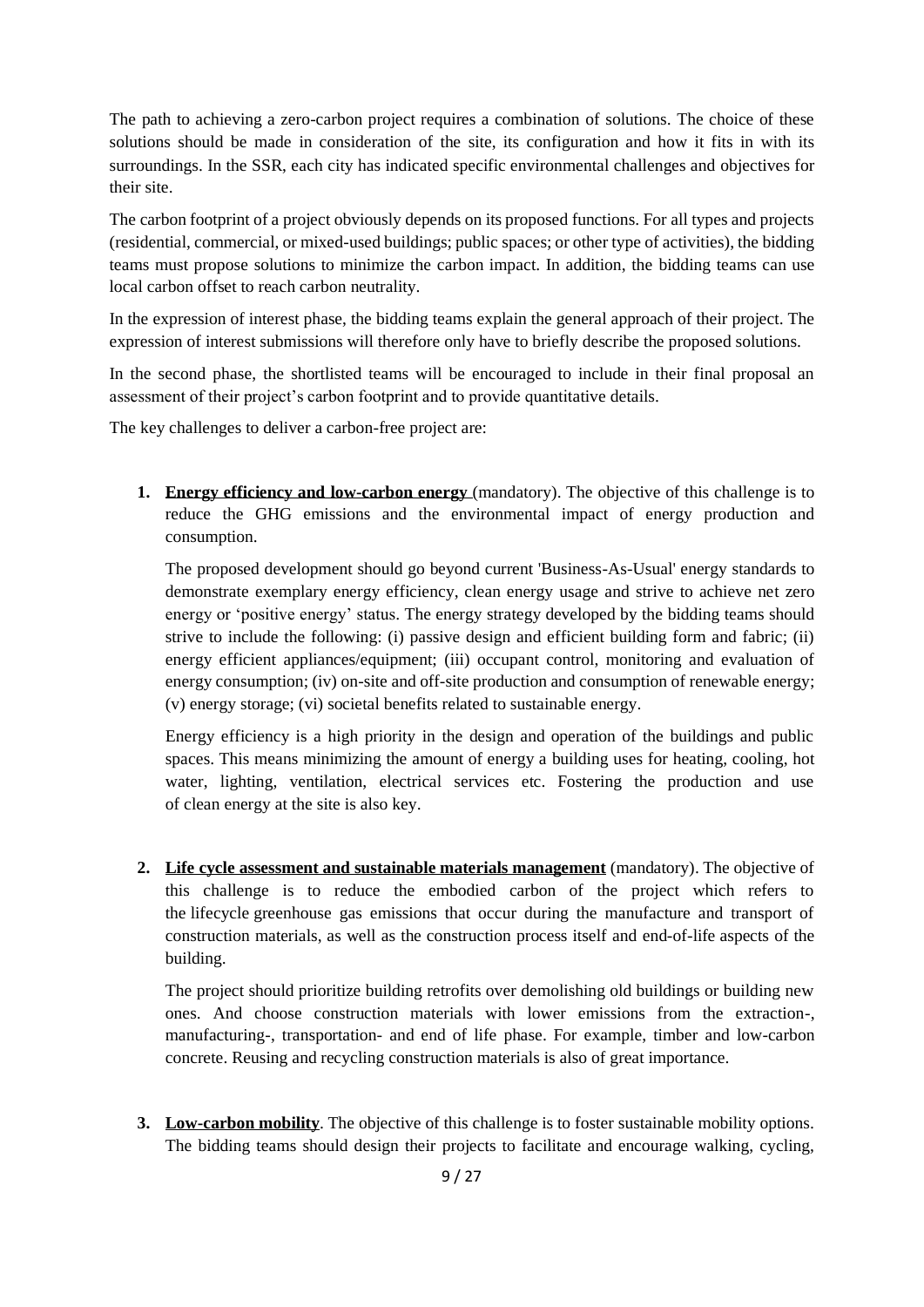public transport, shared vehicles and electric and other low-emission vehicles and to deincentivize the use of fossil fuel transport.

The proposed development should go beyond 'Business-As-Usual' to demonstrate exemplary standards of green mobility to reduce energy consumption related to transport as well as to contribute to clean air standards.

Projects need to address other key strategies beyond decarbonisation in order to assist in the rapid transition towards a climate safe, prosperous and sustainable city. The challenges detailed below cover important strategies to help deliver landmark sustainable and resilient projects, but are not exhaustive:

**4. Climate resilience and adaption.** The objective of this challenge is to develop a project that is resilient to current and future climate hazards specific to the location of the site. Bidding teams should integrate climate resilience measures throughout the project.

The project should be resilient towards climate hazards such as, temperature rise, increase in intensity and frequency of winds and storms, flooding, sea level rise, droughts. This means that the project should include a climate change assessment, including the climate hazards that the specific site is exposed to and under which climate change scenarios/what time horizon? With this assessment as a starting point, projects should seek to implement adaptation measures.

Resilience should cover two aspects: (i) Occupant resilience, such as tree planting or shaded areas to protect residents from the heat island effect. (ii) Building resilience, such as reinforced foundation in locations where strong winds could cause damage, consideration of how droughts could affect building material stability or modular design. Other examples include, water evacuation mechanisms in flood prone areas such as with water retention basins and significant permeable areas.

**5. Ecological services for the neighbourhood and green jobs.** The objective of this challenge is to use the site to develop new ecological services for the neighborhood that will help foster sustainable lifestyle and consumption habits and will reduce the environmental footprint of the city, whilst creating green jobs.

Bidding teams should consider using the site as a catalyst to leverage existing green services or to develop new urban services for the neighbourhood that help to reduce the city's environmental impact. Strategies include supply and export of clean energy, new services for waste collection, development of sustainable freight and urban logistics, creation of pooled and shared services, creation of new public parks, etc.

Bidding teams should also consider integrating methods of producing and trading goods that foster sustainable consumption habits such as encouraging local production and urban agriculture, embracing circular economy approach with 'Fab-labs', zero-waste stores and shared spaces that allow retailers and craftspeople to experiment and pool their resources.

Finally, bidding teams should consider hosting and incubating green start-up companies onsite, providing jobs in ecological sectors and stimulating green job development.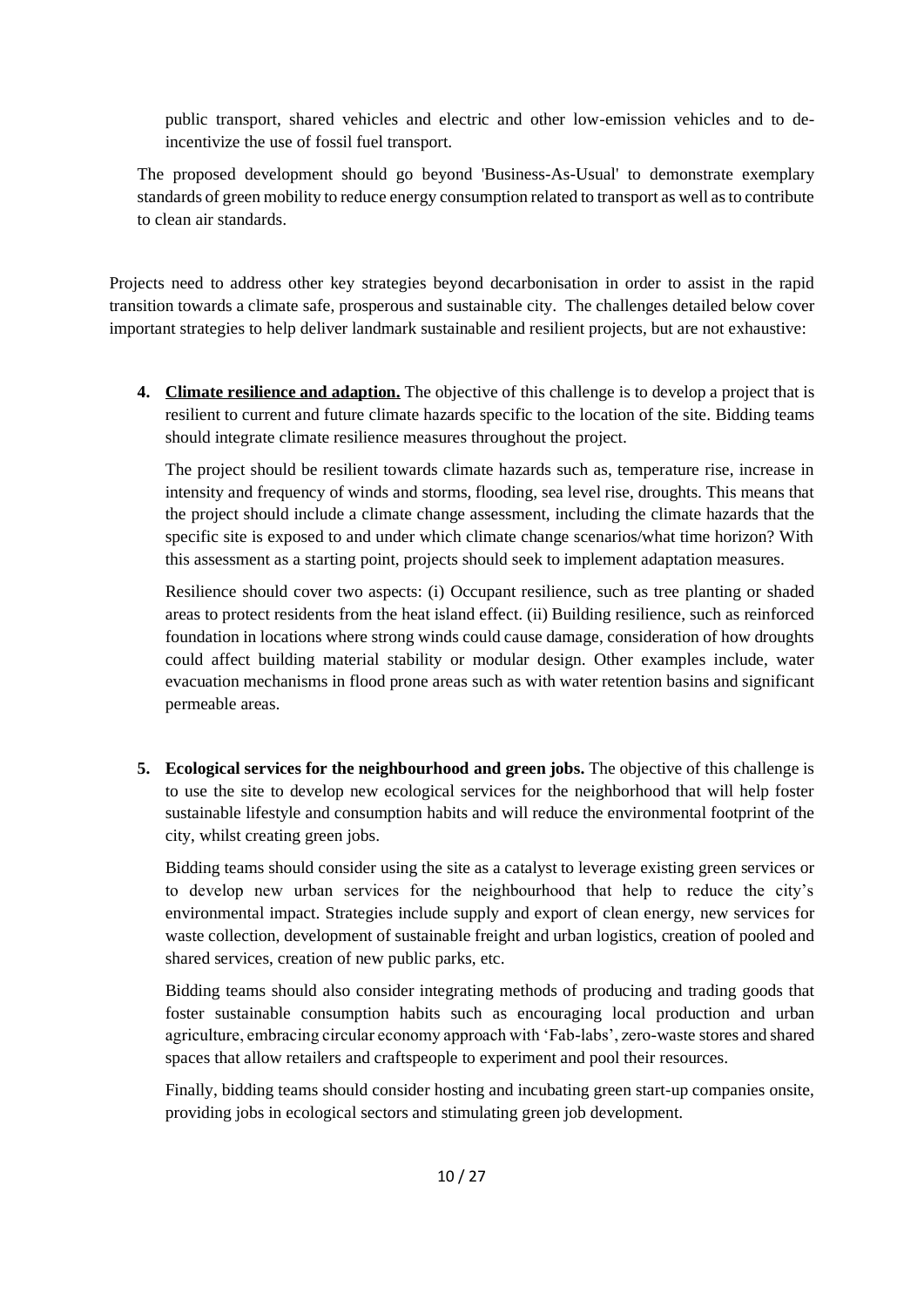*6.* **Sustainable water management**. The objective of this challenge is to develop sustainable water management systems.

In order to address the impacts of water shortage or droughts, bidding teams should seek to lower water demand (e.g. low-flow fixtures and appliances, smart metering) and manage water usage sustainably (e.g. provide wastewater treatment solutions, collect rainwater).

In order to address the impacts of flooding or rain/storm damage, bidding teams should include systems to evacuate water efficiently and increase permeable areas to avoid flooded areas.

Bidding teams should consider both potable and non-potable water management in the design of their project and should prioritize water saving where possible.

**7. Sustainable waste management**. The objective of this challenge is to accelerate the transition towards a zero-waste city and to develop sustainable waste management during the project's operational phase, in order to reduce greenhouse gas emissions while providing co-benefits such as reduction in scarce resources extraction and fossil fuel consumption.

Bidding teams should consider developing services, actions and tools that help decrease solid waste generation on the site, specifically by reducing single-use and non-recyclable plastics and surplus food, and by fostering goods reparability and recyclability. Bidding teams should also consider implementing source separated collection, specifically for food scraps and other organics.

**8. Biodiversity, urban re-vegetation and agriculture.** The objective of this challenge is to preserve biodiversity, and to develop greenery and urban agriculture to mitigate climate risks and to foster sustainable environment.

Bidding teams should consider developing green and blue infrastructure to maintain and promote urban biodiversity, to provide important ecosystem services such as pollination and climate resilience, to mitigate heat island effect and to reduce energy needed to cool and heat buildings (e.g. green roof and wall gardens). This could also include development of local and sustainable food systems (urban agriculture) in order to decrease food miles and to raise awareness about the benefits of fresh, seasonal food and local production.

Finally, the bidding teams must propose projects that combine environmental performance with highquality architecture and urban design, and community benefits, demonstrating that compact and sustainable urban development come together with liveable, enjoyable and inclusive cities.

**9. Inclusive actions, social benefits and community engagement**. The objective of this challenge is to develop inclusive services and actions to serve the needs of the local population, and to involve the local community and stakeholders in the development of the project.

Bidding teams must ensure that the project strives to serve the needs of the residents and the neighborhood where it is located. An emphasis should be placed on understanding the existing neighborhood context so that the project is responsive to major needs, challenges and issues of the local residents and businesses (both those in the formal and informal economy). Examples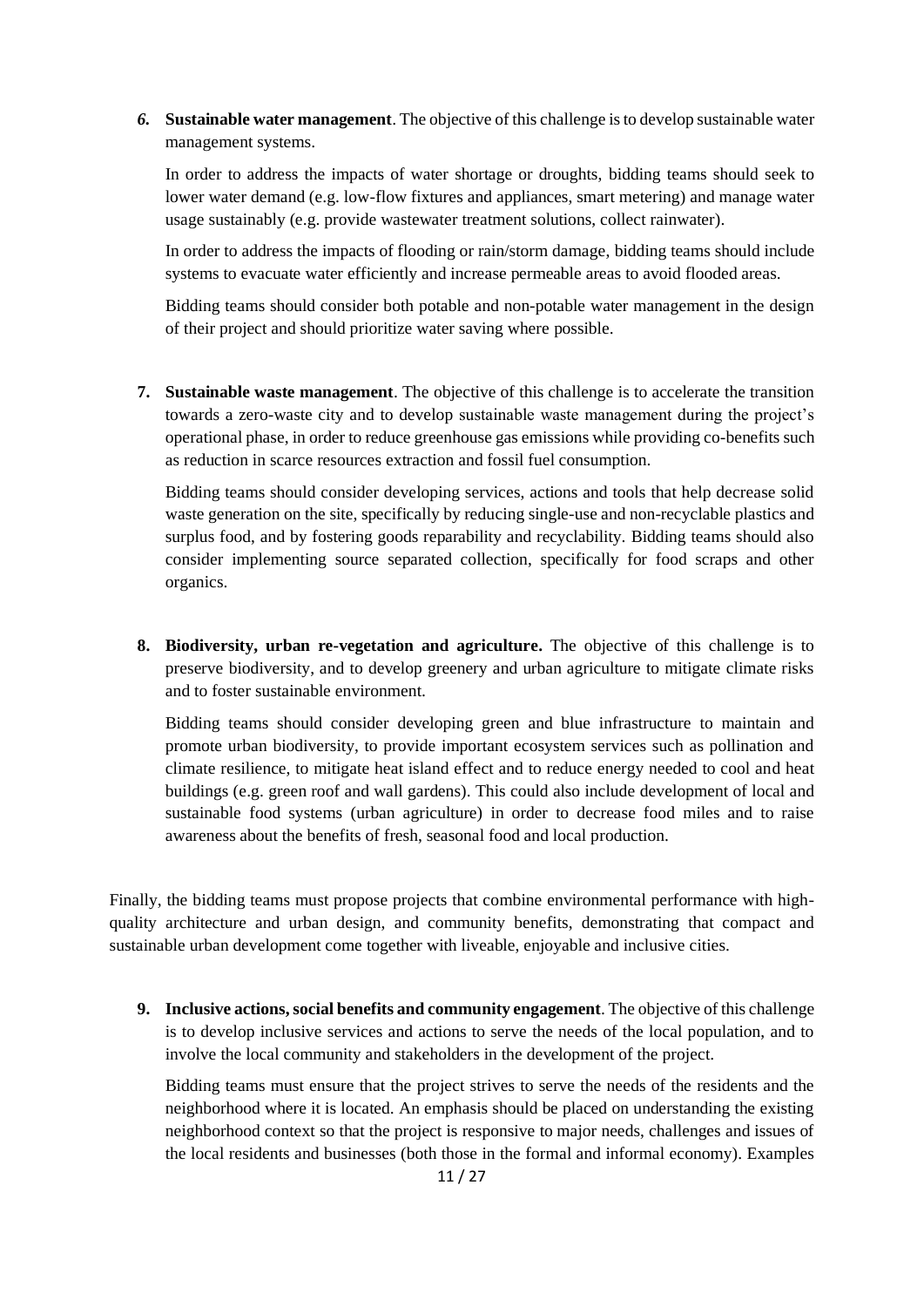include developing projects that will be accessible to different parts of the population (social background, age, gender, origin, economic status, etc.), prioritizing mixed-used development, and promoting projects and activities that support citizen health and wellness.

Moreover, the bidding teams are required to involve local stakeholders and surrounding neighborhoods in the project design and future management; effective community engagement is important to ensure that the proposed project is relevant and appropriate for those living and working in the area.

**10. Innovative architecture and urban design.** The objective of this challenge is to combine environmental performances with high-quality architecture and urban design. Projects must upgrade the site while integrating into the urban environment and the wider neighborhood in which the site is located.

The bidding team should propose a unique world-class architectural approach through spatial design, building form, choice of materials, use of natural light, and artistic elements among others. This may also include activating new places such as "underutilized" spaces (e.g. rooftops or basements), developing new types of services for the inhabitants and the users of the site, designing public space to foster activity and connectedness. Besides upgrading the site itself, proposals must therefore also contribute to improving the wider precinct or neighborhood in which it is located.

Further guidance relating to the 10 challenges for Climate and information on the main principles to carry out a carbon assessment are provided in the document called *Guidance to Design a Low-carbon, Sustainable and Resilient Project* that is available on the website.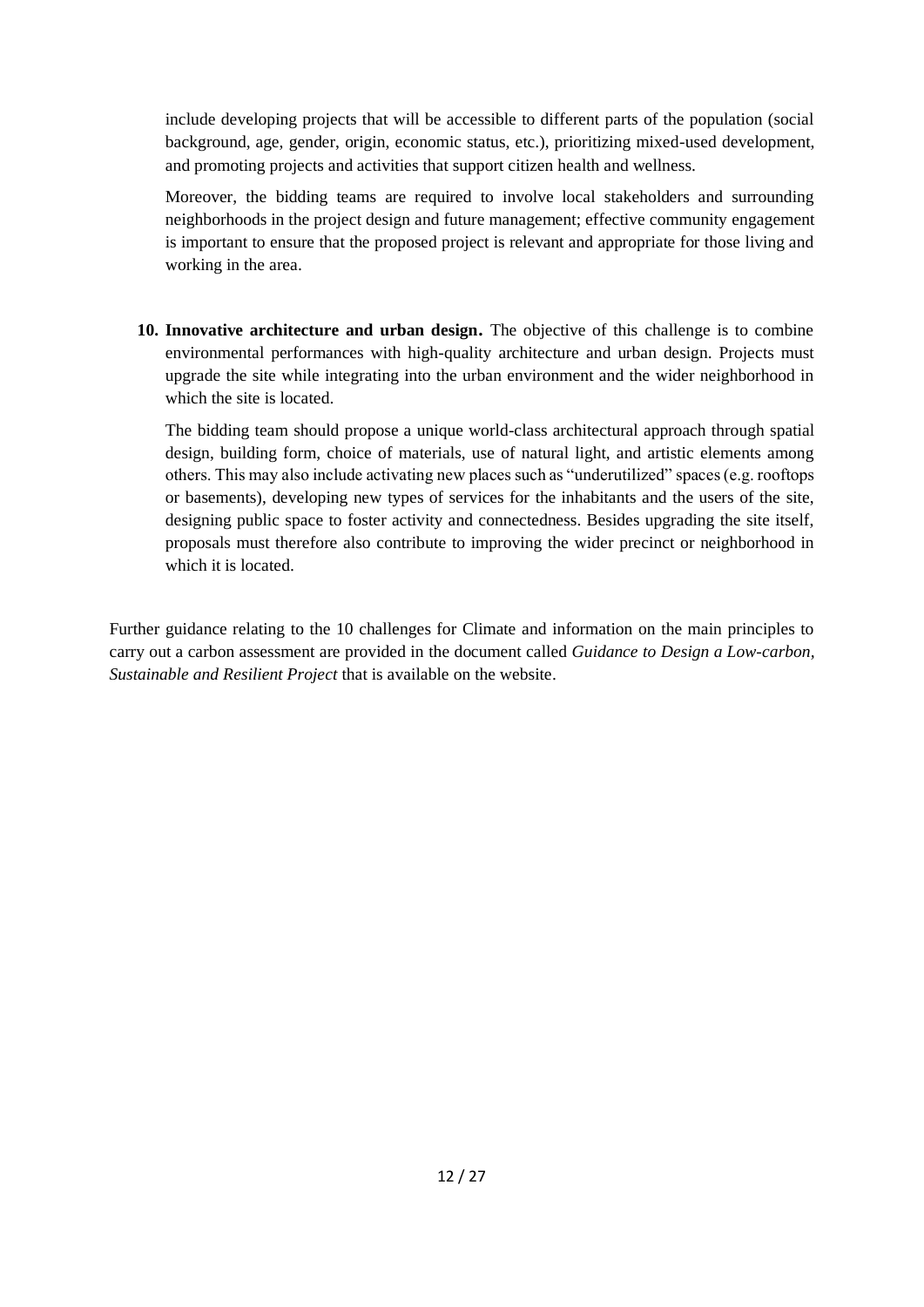## **EXPRESSION OF INTEREST GUIDELINES**

#### <span id="page-12-1"></span><span id="page-12-0"></span>**Contents of the Expression of Interest**

The Expression of Interest file will be made up of three documents:

- Description of the bidding team and its organisation;
- presentation of the project and development concept for the site;
- presentation of the intended legal and financial set up.

The documents will be written in English and/or in the language indicated in the SSR and use the local currency. Each of the documents will be dated and signed by the lead representative of the bidding team.

#### **1. The bidding team:**

The composition and the experience of the bidding team is a criterion used to assess the quality of the project within the framework of the competition. The bidding teams must clearly identify the role of each team member and their proposed contribution(s) to the project, and the lead representative of the team.

As part of the documents of the competition, a form drawn up by each city is provided in the dedicated folder for each site within the dataroom. The bidding teams must fill in this form and include it within their Expression of Interest proposal. The form will have three main sections:

- 1. Information regarding the bidding team lead representative;
- 2. information regarding each of the team members, including role, contribution, length and stages of participation (design/implementation/operation), level of experience and competence.
- 3. Appendices:
	- o references for past experiences on similar project for each of the bidding team members (a maximum of five references per team member);
	- o a letter of authorization for the lead representative of the bidding team signed by all the team members which officially endorses the lead representative's entity and certifies that they agree with the conditions of their participation;
	- o The relevant documentation highlighting the legal and financial qualifications of the bidding team lead representative.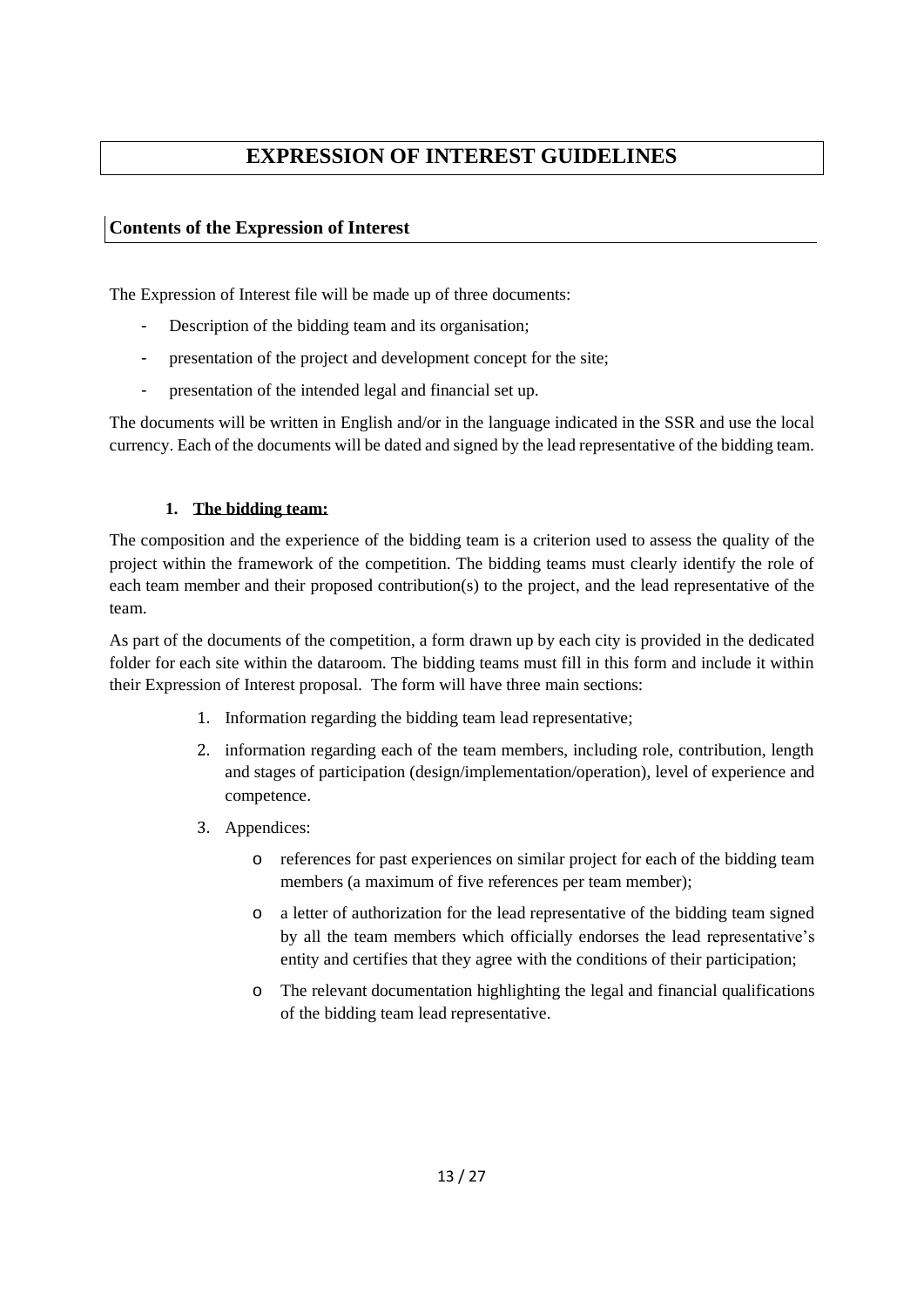#### **2. The Project**

The project description (roughly 10 pages in the A4 or US-Letter format) will include the following components:

- a summary presentation of the general approach of the project, its objectives and its contribution to the objectives of this competition;
- a brief description of the program uses and the outlines of the project development;
- a brief presentation of the proposed solutions to address the 10 challenges outlined above.
- a brief memo describing the initiatives undertaken or planned by the team to consult and to involve the local stakeholders and neighbourhoods in the design and operational stages of the project.

One A3-sized (or in the tabloid format) board of simple concept illustrations: basic sketches, schemes, diagrams, tables to present the concept and physical organisation and the integration of the project into its immediate urban and natural surroundings. At the Expression of Interest phase, the bidding teams are not required to provide detailed architectural drawings or designs. Architectural drawings will therefore not be evaluated.

#### **3. The Legal and Financial Set Up**

The Expression of Interest must include a memo (a maximum of one page in A4 or US-Letter format) presenting the legal-financial framework proposed by the bidding team. This memo will outline:

- the proposed type(s) of property transfer, in case where this has not been pre-defined by the site owner or by law or local rules;
- the duration of the transfer in case of concession, lease or occupancy, if it is not set by the site owner;

Note that at this stage, the legal-financial aspect is only a statement of intentions by the bidding team. The definitive commitments of the team will appear in the final proposal. Note that some cities have defined a minimum price for the property transfer, in that case it will be clearly specified in the SSR of the site.

#### <span id="page-13-0"></span>**Submitting Expressions of Interest**

The Expression of Interest must be submitted electronically using the "Submit a project" tab visible on each site's webpage. Your application must be provided in the language(s) indicated in the SSR.

The process for uploading the documents and for receiving the confirmation of your submission are explained upon logging in to the shared database.

The deadline for uploading files to the database is indicated on each site's in the SSR. Late uploads or other formats will not be accepted.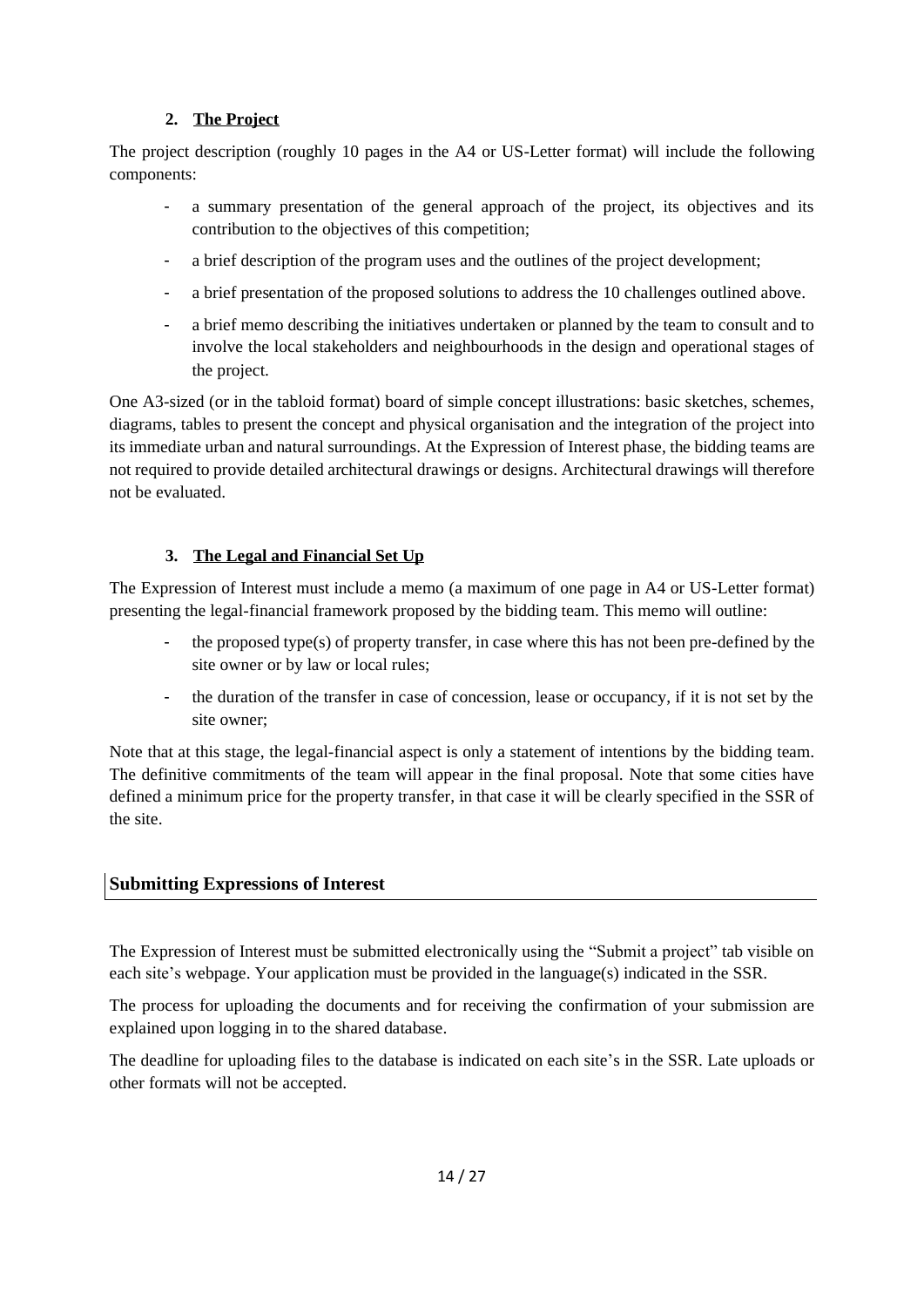<span id="page-14-0"></span>This section defines the common expectations for the Expression of Interest; however, each site may have additional needs, goals or requirements based on the city's interests and local laws. These elements are detailed in the SSR of each site and must be read with these regulations. Additionally, bidding teams will have to meet and comply with local planning and environmental regulations.

Note that information and documents relating to the local and/or national planning and bidding rules are provided within the SSR and through the dataroom. However, the information may not be exhaustive, and it is the responsibility of the bidding teams to inquire about the rules that apply for the development of the site. If a proposed project does not comply with the local or national planning or bidding rules, the application may be judged inadmissible.

For each site, the Expression of Interest will be judged and selected based on the following criteria. These criteria will not be weighted unless it is specified in the SSR:

- **1. The relevance of the project to the specifics of the site**. The jury will assess the team's understanding of site-specific challenges and the adequacy of their proposal with regards to the city's goals and objectives as outlined in the SSR. They will specifically evaluate the relevance and quality of the programme, including the uses and activities proposed for the site.
- **2. The solutions proposed to address the 10 challenges** defined above. The jury will assess the quality of the proposed solutions and their replicability across the city and the world. While the bidding teams are encouraged to address all the challenges, it is important for teams to emphasize the relevant challenges that are most relevant for the site, meaning the ones that will enable the City and the local neighbourhoods to catalyse change towards decarbonized, sustainable and resilient urban development.
- **3. The suitability of the team**. The jury will assess the coherence between the composition and the skills of the team and the nature of the project. The jury will also assess the experience and financial capacity of the team in order to successfully implement the proposed project.

Note that for some of the sites, additional specifications regarding these criteria may be provided by each city and detailed within each SSR. The bidding teams should refer to the SSR for further details on these specific local requirements.

Following the submission of the Expressions of Interest, the City will undertake, with the support of C40, a technical analysis of the Expressions of Interest, based on the evaluation criteria defined above (and if any, in the SSR).

The City may ask the bidding teams to provide any additional information or clarification to assess the Expressions of Interest. Responses must be provided in the form requested and within the set deadline.

For each site, the City supported by C40 will set up a selection committee that will issue recommendation for the City to retain the finalist bidding teams. The general rule is for cities to select 3 finalists per site, but for some specific case, the City may decide to retain more finalists, with a maximum of 5 finalist teams.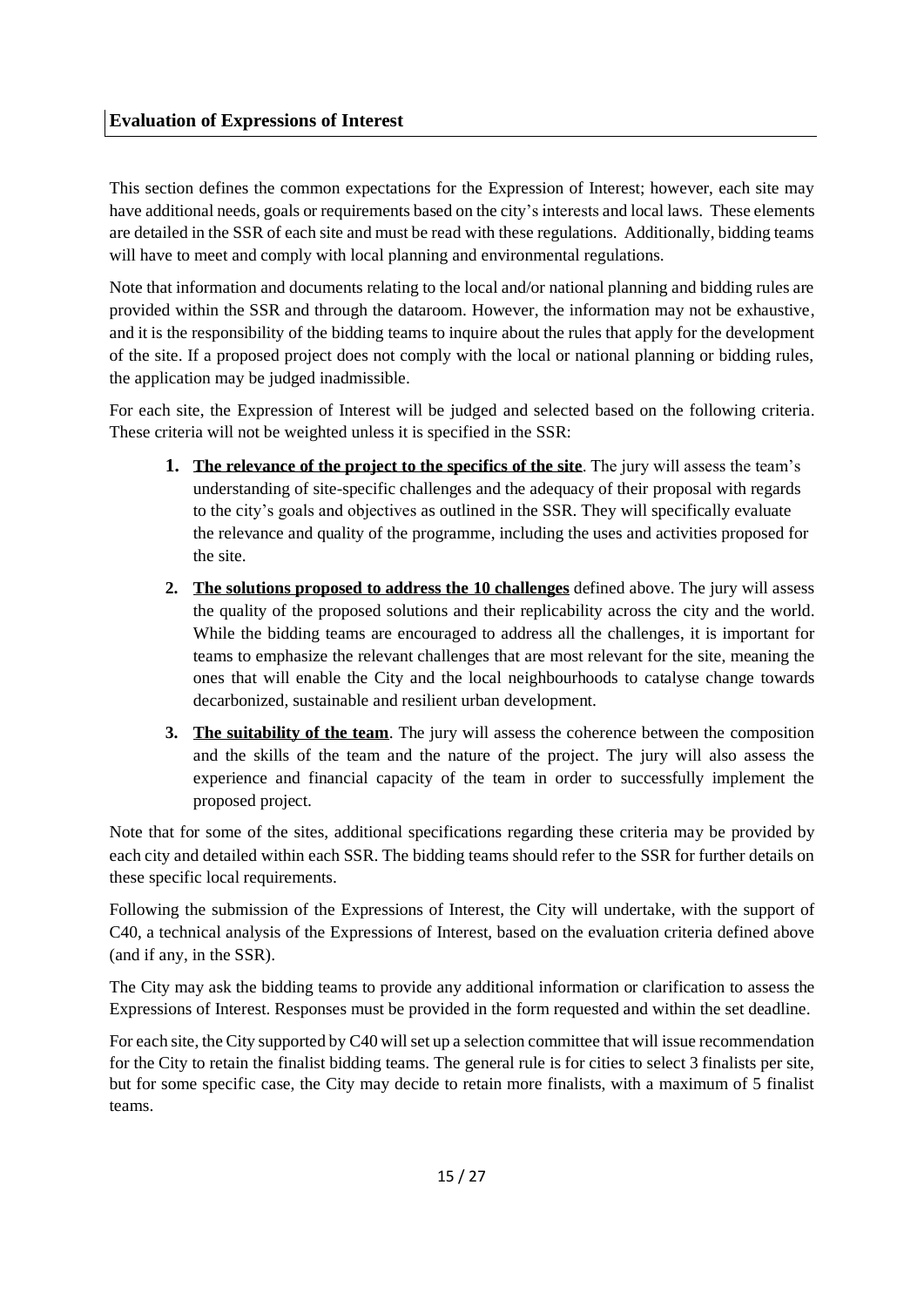The selected bidding teams will be invited to submit a proposal in the final phase of the competition. They will be directly informed by the City and C40 by an e-mail followed by an official letter. After the selection process has concluded, the City may organize a discussion with the shortlisted teams according to local rules in a format which will be specified subsequently. The selected bidding teams will also be informed of the comments made by the selection committee on the project's strengths and weaknesses, of areas where there is room for improvement, and may be able to discuss the legal/financial arrangements.

In addition to that listed above, and where applicable in a specific city, submission and compliance requirements and conditions regarding bidding teams, project and legal / financial set-up, as well as additional evaluation criteria pertaining to individual cities, are set out in the SSR document for each site, and must be read in conjunction with this general regulation document.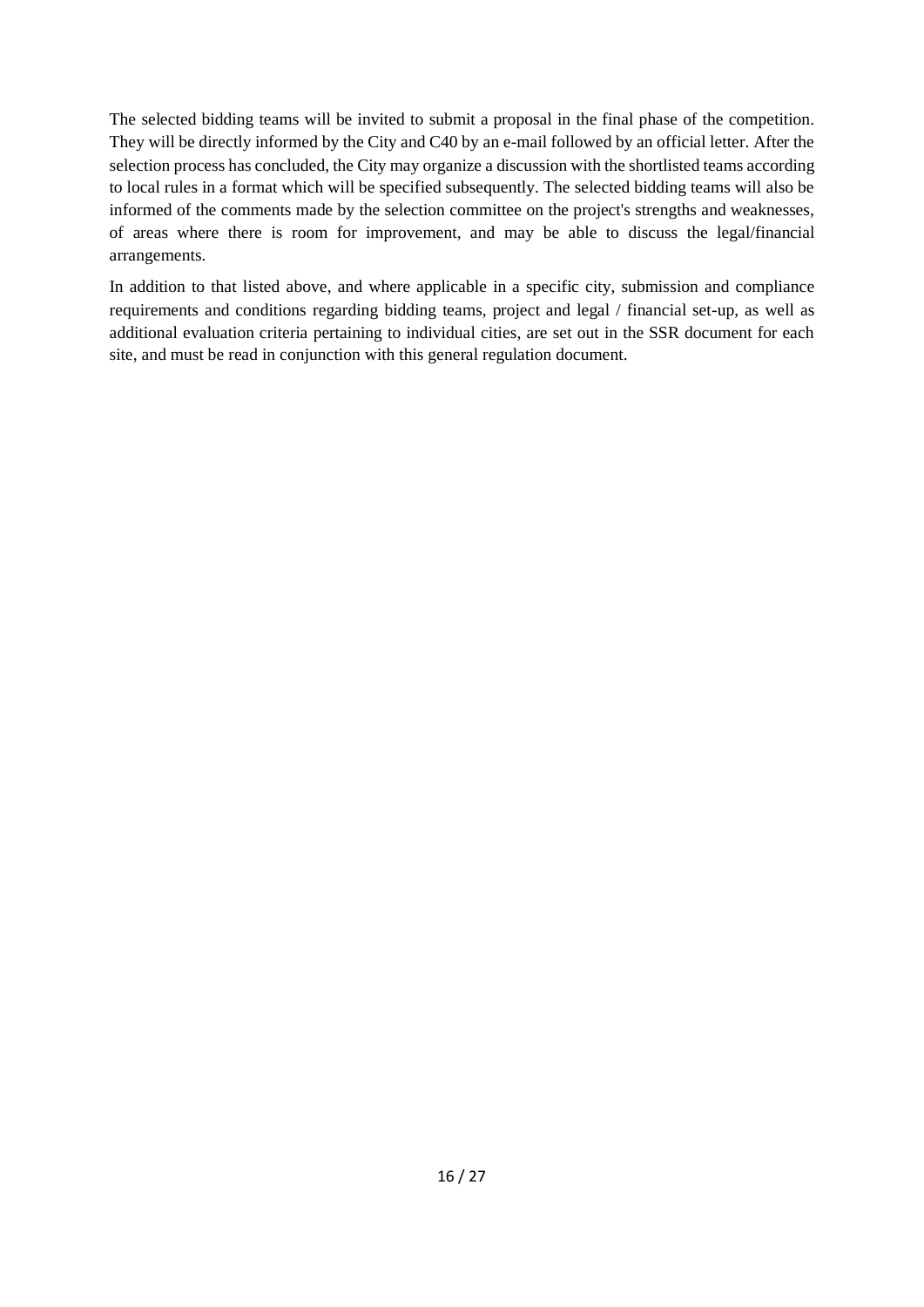## <span id="page-16-0"></span>**ACCESS TO INFORMATION AND SUPPORT PROVIDED TO BIDDING TEAMS**

#### <span id="page-16-1"></span>**Dedicated Website**

<http://www.c40reinventingcities.org/> is the website dedicated to the "Reinventing Cities" competition. It is open and accessible to all. The bidding teams can consult the regulations of the competition and the presentation of the proposed sites, including a SSR for each site accessible via the page dedicated to the site. On this page, the public will be able to post ideas and contributions which may help the bidding teams to better understand specifics related to a particular site, as well as the expectations of the local communities.

Further information about the competition procedure may be published at any time on the website.

During the Expression of Interest phase, the bidding teams will have access to a shared secured database hosted on the website by using the dataroom accessible on each site page. To do so, they will have to fill out a form with a regular email address.

#### <span id="page-16-2"></span>**Shared Dataroom and Information Files**

The dataroom will host one folder per site and will contain related information and background documents gathered by each city for the needs of the competition. These information files will be updated regularly by C40 and the City up to two calendar weeks (equal to 14 consecutive days) before the deadline for the submission of the Expressions of Interest.

Each project folder will include site information (photo file, map of location, land, buildings, surface areas, real estate and regulatory information, local urban planning documents, city's local standard bid conditions and submission / compliance requirements, risk and flood prevention plans). This information will allow the bidding teams to assess the technical, environmental, administrative and financial elements associated with each City site, which may be useful for drafting the Expression of Interest.

Up to three (3) calendar weeks (equal to 21 consecutive days) before the deadline for the submission of the Expression of Interest, questions relating either to the site or to the competition may be asked through the question box on the page dedicated to the site on the c40reinventingcities.org website. The City and C40 will analyze the questions and respond.

#### <span id="page-16-3"></span>**Site Visits**

For non-accessible sites and sites that are already built on, cities may organize site visits. Registration for the visit will be made through the website of the competition.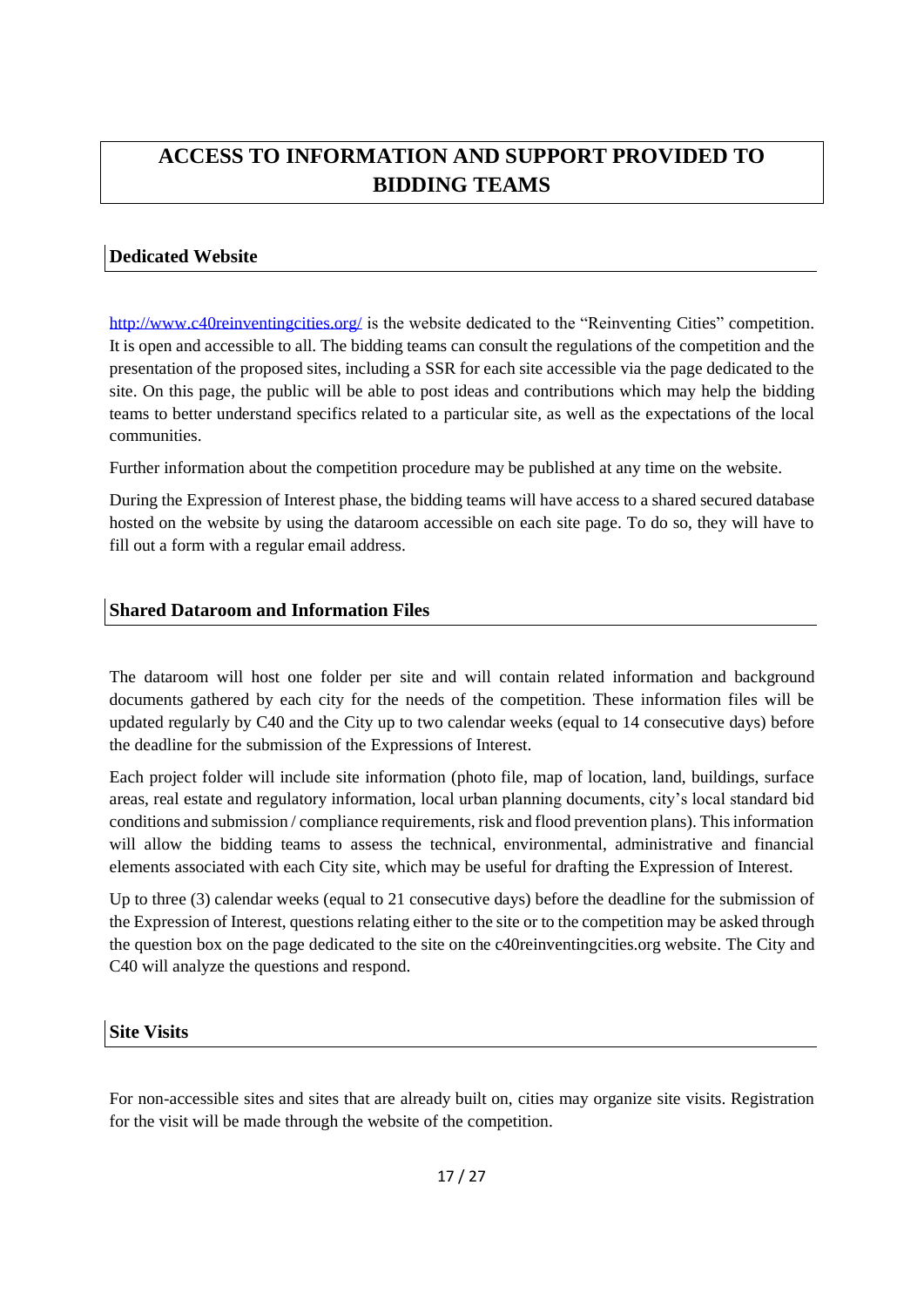## <span id="page-17-0"></span>**CONDITIONS AND COMMITMENTS OF THE BIDDING TEAMS, CITIES AND C40**

#### <span id="page-17-1"></span>**Conditions of the Competition**

The City and C40 reserve the right to make modifications to the files up to two calendar weeks (equal to 14 consecutive days) before the application submission date. Bidding teams must therefore respond based on the latest modified files.

The City and C40 have prepared these files in good faith. They contain all the relevant documents in their possession. They may not be held accountable or liable for any reason whatsoever, in particular with regard to the contents of the consultation file and its incomplete or inexact nature.

The City and C40 reserve the right to interrupt this procedure at any time, on one or several sites, and/or to not follow up on the proposals received on one or more sites, with the bidding teams not having the right to request any compensation in return.

Bidding teams will not be compensated for their participation in the Reinventing Cities competition or for any expenses related thereto. The transaction for the site property transfer will occur after conclusion of the second phase of the competition, based upon the official decision of the decision-making body of each City and in compliance with local laws and rules.

#### <span id="page-17-2"></span>**Public Meetings**

The City and C40 reserve the right to organise public meetings during the phase of Expression of Interest. These public meetings would have the following objectives:

- to provide information on the objectives, the procedure and the timetable of the competition. Note that the bidding teams will not present their projects during these events.
- To gather public input on project goals and ideas.

Where relevant, the minutes of these meetings will be published in the dataroom.

Additionally, an electronic space is open on the website for the competition, under the "Meet-up" tab, which allows internet users to contribute by expressing their opinions and proposals.

#### <span id="page-17-3"></span>**Confidentiality**

Throughout the bidding process C40, the City, and the bidding teams must enter into a Non-Disclosure Agreement to ensure strict confidentiality of:

The proposals submitted by the bidding teams, paying particular attention to the intellectual property rights of the latter which may be linked to the contents of their proposals.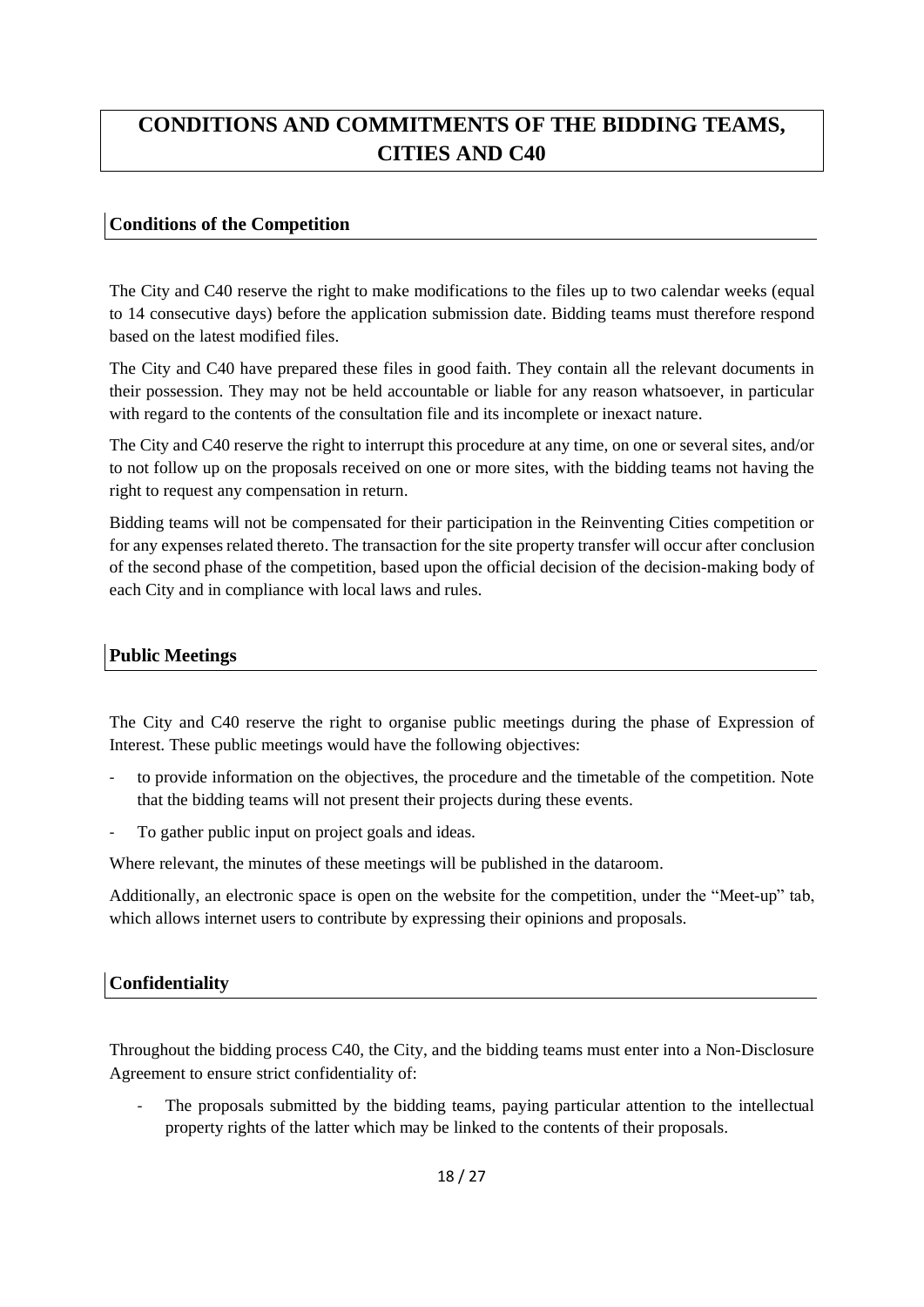- Any information regarding the sites that the bidding teams may have received from the sites owners or C40, or obtained in any manner whatsoever except from the public information published on the website

Notwithstanding the above stipulations, the bidding teams will be able to communicate any confidential information:

- to their administrators, social or other representatives and their employees, as well as to their board representatives, to the extent that it is necessary for these persons to have knowledge of this information for the preparation of the land and/or property arrangements (with it being agreed that the said administrators, social or other representatives and their employees and board representatives should be informed of the confidential nature of the information and bidding teams should ensure that these persons respect this confidentiality);
- to any bank or financial institution or investor with which the said party has financed its participation in the planned operation, as well as to the representatives of the boards for the preparation and the execution of the financing arrangement;
- if the disclosure of the information is required by a law or a regulation.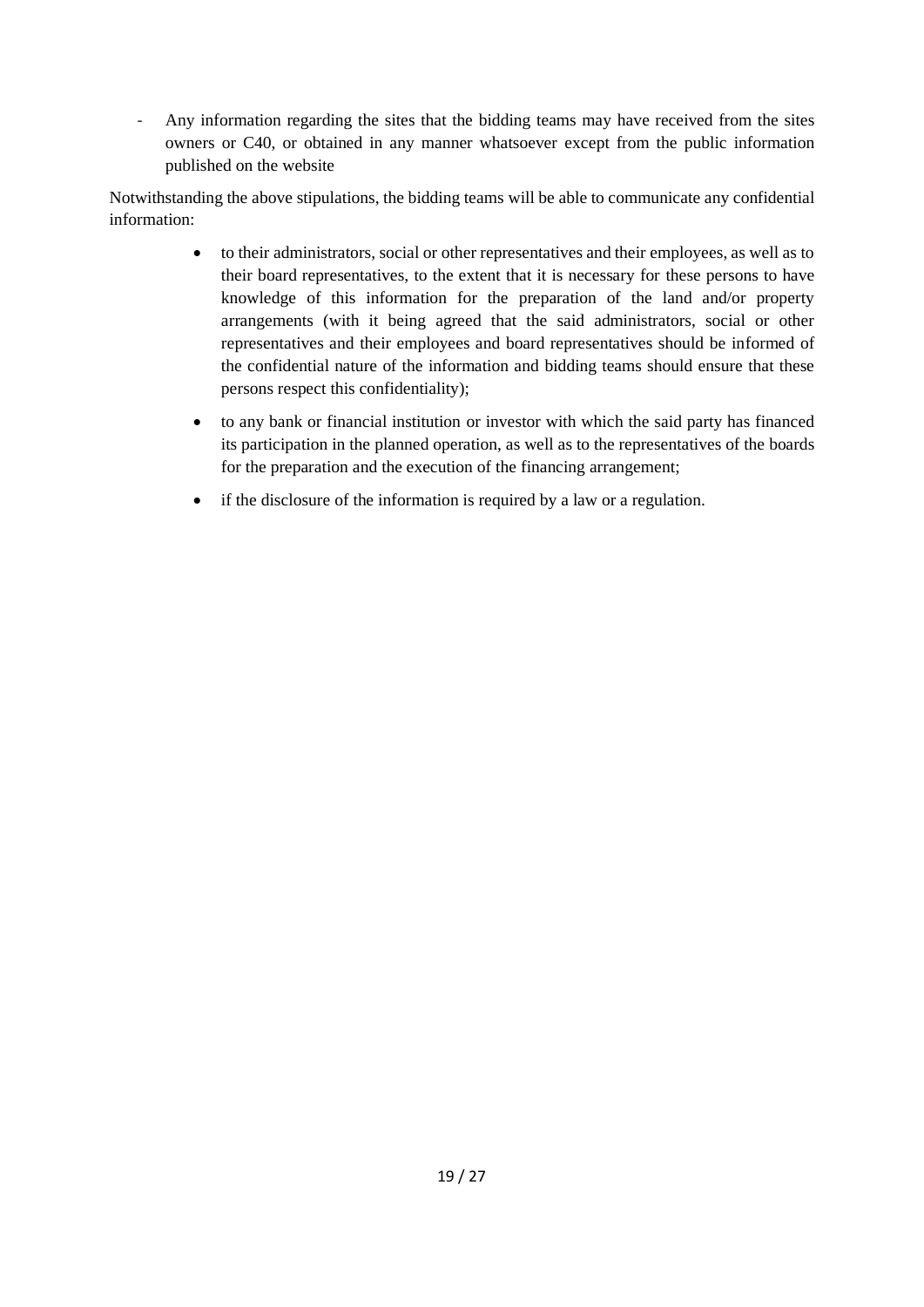## <span id="page-19-0"></span>**APPENDIX 1 – PROVISIONAL SECOND PHASE GUIDELINES IF SELECTED TO SUBMIT A PROPOSAL**

At the beginning of Phase 2, the finalist bidding teams will receive an additional regulation document that will include the necessary information regarding how the phase will be structured, conditions and requirements for final proposals and selection criteria. In this Appendix 1, bidding teams will find an outline of the organization of this final phase of the competition (final proposal). This information is purely provisional, subject to change and provided for information purposes only.

#### <span id="page-19-1"></span>**Provisional Content of the Final Proposals**

The final proposals will be drafted in the language indicated by each City at the beginning of Phase 2. The final proposals shall be dated, signed and stamped by the lead representative's entity.

As the proposal that will be successfully selected at the end of this final phase will lead to subsequent contractual agreements, the submissions must clearly identify and define the name and legal nature of the corporate or organizational entity responsible for the bid and financial offer (the lead representative), as well as the identity of all the other team members. The team lead representative will bear the responsibility for all relevant local compliance (and subsequent contractual) requirements with respect to the bid submissions. The lead representative entity must appoint a main point of contact for this purpose.

The final submission of the proposal will be considered as a commitment from the lead representative of the bidding team in all aspects, specifically the financial aspects and those regarding the proposed program and future use. The final proposal submission will be considered as a commitment for a minimum period of eighteen months from the date of the deadline for submissions.

The proposal will show evidence of the commitments made by the lead representative and the bidding team members, with regards to both the design and the programming of the project, and its implementation methods.

The final proposals should be made of five (5) different documents:

- **A completed Bidding team Form** to present each team member and their role in each phase of the project.
- **The Presentation of the Project,** to provide all the necessary details about the proposed project, specifically regarding the 10 Challenges for Climate identified in the initial regulation document.
- **A Performance Monitoring Protocol,** which is a tracking tool to be drawn up by each finalist team to monitor the long-term achievement of the solutions and commitments the team made for the redevelopment of the site.
- **A Description of the Legal Setup and the Financial Arrangement** to organize for the property transfer and the setting up of the operational project.
- **Illustration Boards** with drawings and concepts.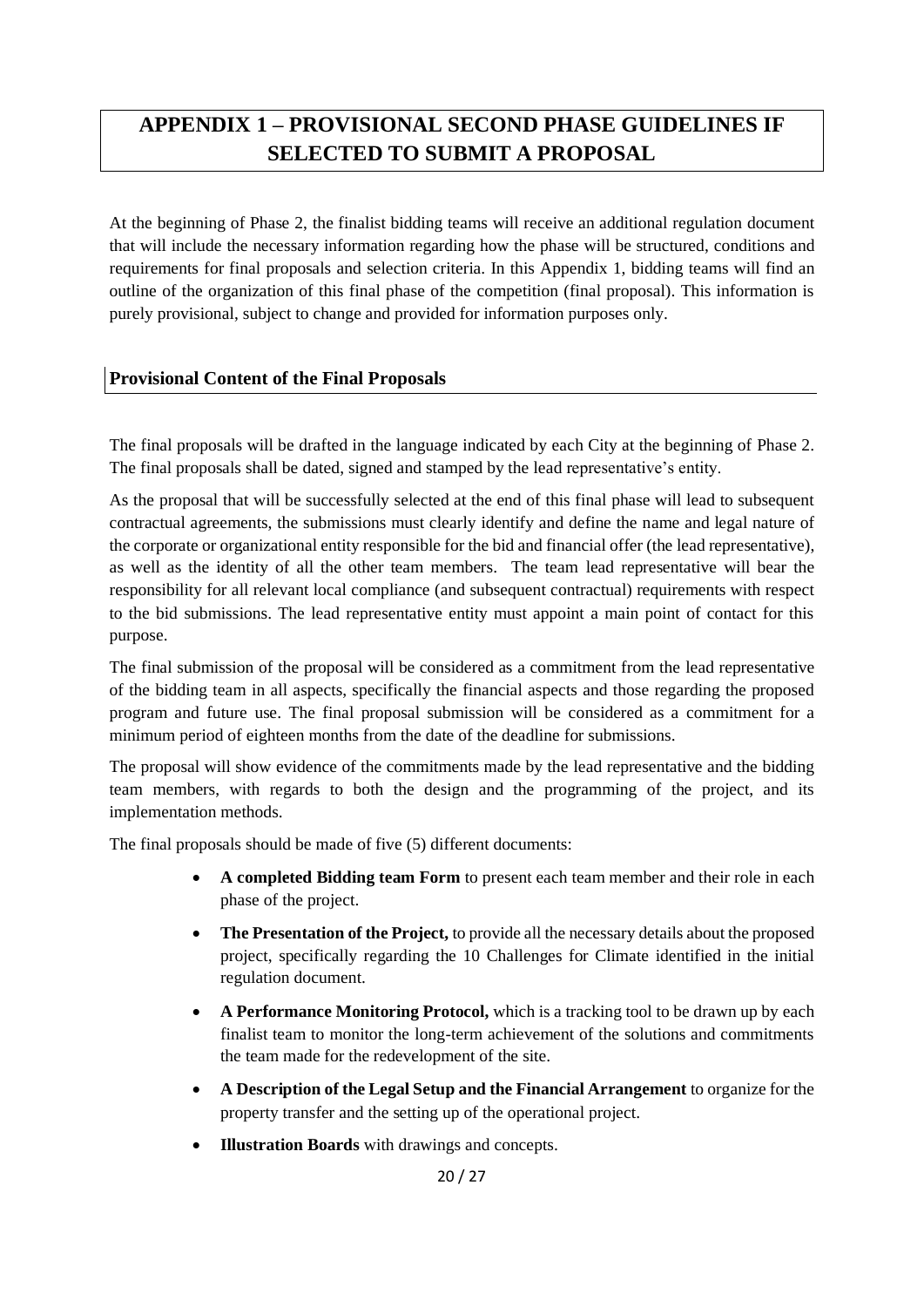Please find below more details about these five documents.

#### **1. A Bidding Team Form completed (document 1)**

The finalist teams must complete a new Bidding Team Form that will be provided to the shortlisted teams at the beginning of phase 2. This form substitutes the one submitted at the Expression of Interest phase and will report any changes in the composition and organisation of the team.

#### **2. The Presentation of the Project (document 2)**

The final proposal will include a project description document of maximum 50 pages in A3 or tabloid format, made of text, sketches and drawings in a format of the candidate's choice (appendices are not to be counted within the 50 pages, but must not exceed 20 pages in the A3 or tabloid format). This project description document will include:

- A detailed presentation of the schedule and activities developed in the project, and, if applicable, broken down by sub-sector or by building, together with a table summarising the distribution of the floor area for each future use;
- A presentation of the project and more specifically of the solutions proposed to strive for carbon neutrality project and to address the 10 Challenges for Climate identified in the initial Regulation document. To guide the finalist teams with their rationale in choosing to emphasise specific challenges over others, as well as with the justification of the solutions proposed and their integration within the project, a guidance document is available on the website. This document also provides some guidance for the shortlisted bidding teams to carry out a carbon assessment of their project. In the second phase of the competition, the shortlisted teams are indeed encouraged to include in their final proposal an assessment of their project's carbon footprint and to provide quantitative details for the main KPIs outline in the guidance document.

The presentation of the project will describe the solutions proposed to bring the project to a high standard of sustainability. The finalist teams will outline their project's ambition and objectives and will explain the relevance of their solutions for the City and the site, as well as their replicability. They will also detail how the finalist teams intend to implement and to make these solutions operational.

In practice, the bidding teams will only include the main indicators, information and results in the 50 pages project. All the details (calculation, justifications, etc.) should be detailed in a dedicated appendix that must not exceed 20 pages.

This project presentation will specifically include:

o A carbon assessment of the project and the precision of the bidding team's carbon objectives. To define their carbon objectives, the bidding teams are encouraged to provide the KPIs outlined in the document called *Guidance to Design a Low-carbon, Sustainable and Resilient Project* available on the website . *If you are unable to perform a detailed carbon assessment of your project, an estimation can be made based at minimum on your location, construction surface, and existing carbon data concerning energy consumption.*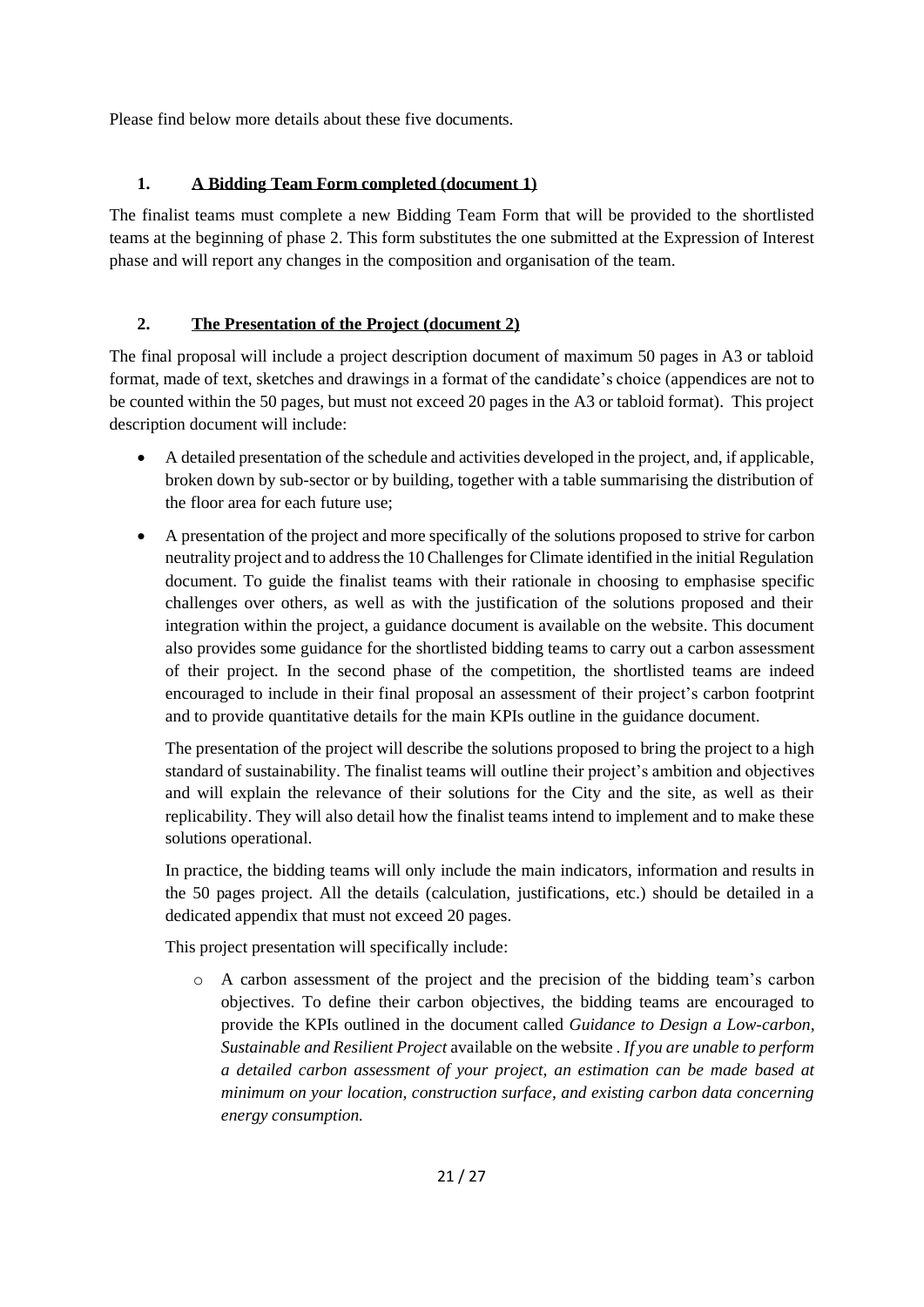- o A detailed presentation of the environmental performances of the project, including the description of the proposed solutions to deliver a decarbonized, sustainable and resilient project (challenges 1 to 8). The bidding teams are encouraged to provide the KPIs outlined in the document called *Guidance to Design a Low-carbon, Sustainable and Resilient Project* available on the website.
- o An evaluation of the community benefits of the project, and details about the strategy of the team for engaging with civil society and the public consultation in the design and operational stages of the project (Challenge 9).
- $\circ$  A presentation of the architectural and urban design of the project (challenge 10), including:
	- Principles for the integration of the project into its urban and/or natural environment;
	- **•** Design choices in terms of construction methods and materials;
	- A note analysing the project regarding its alignment with the local urban plan and whether it is subject to specific authorization or permits (e.g. building permits, demolition permits, prior declarations, rezoning, environmental approval, heritage approval, etc.).
	- The following drawings and plans:
		- Architectural renderings;
		- Site plan;
		- Floorplans of the ground floor and articulation with the outdoor areas;
		- Floorplans of the most significant floors (indicating the main structural principles, the vertical and horizontal flows, the spaces dedicated to the different functions);
		- Sections and elevations;
		- Any other sketches, plans or drawings needed for a comprehensive understanding of the project.

Note that this project description document will need to weigh a maximum of 400 Mo.

#### **3. The Performance Monitoring Protocol (document 3)**

The Performance Monitoring Protocol is a tracking tool to be drawn up by each finalist team to monitor the long-term achievements of the solutions proposed by the team for the redevelopment of the site. Dealing with the commitments of the team towards the sustainability of the project in a comprehensive manner, the Performance Monitoring Protocol strictly differs from - but is additional to - the environmental assessment that the finalist teams must submit as part of the presentation of their project (document 2)

The Performance Monitoring Protocol is an important document that will serve as baseline for the winning team and the City to finalize the site transfer agreement after the competition process.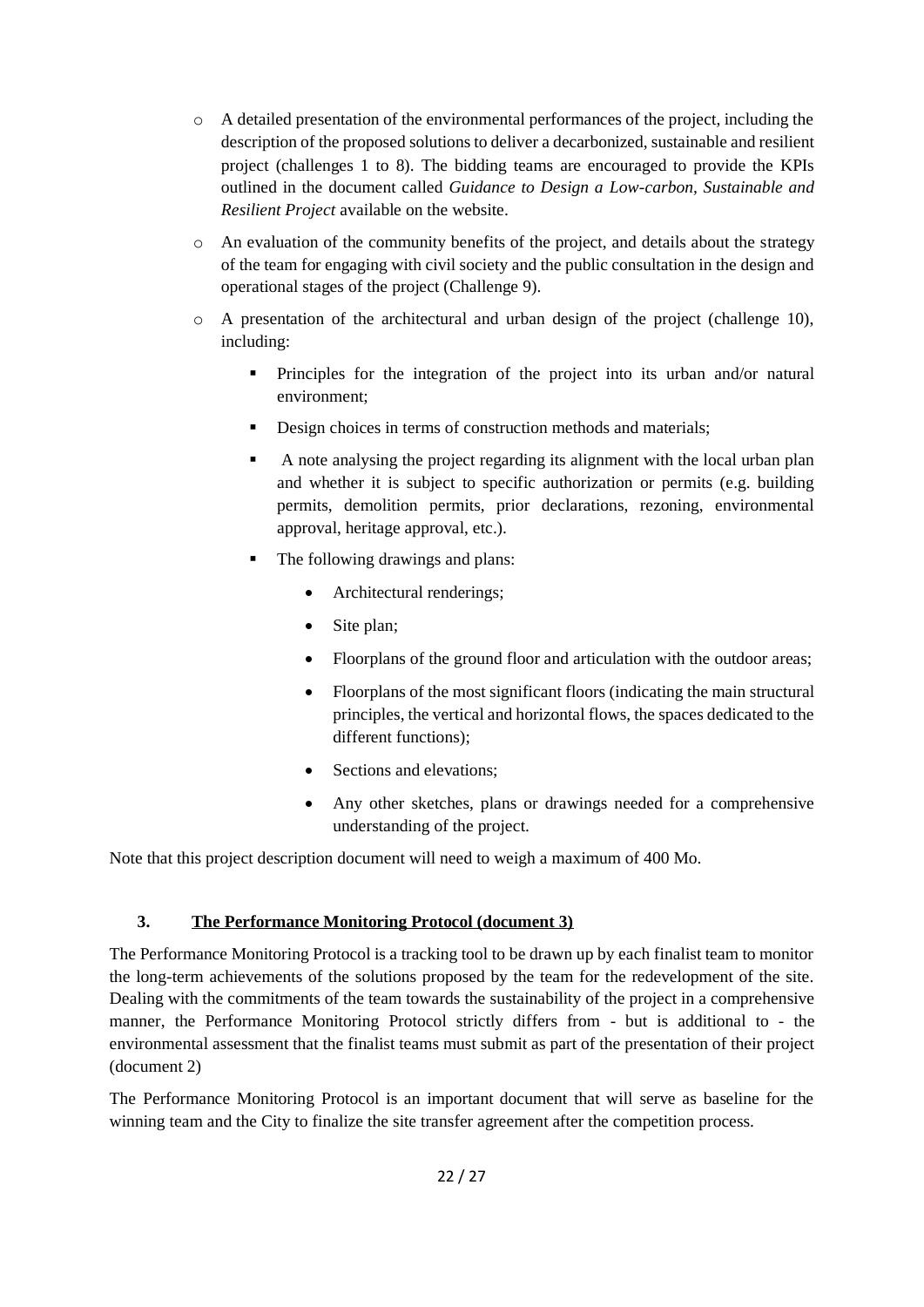The scope of commitments must be drafted by each finalist team, and they may choose to monitor all or a part of the solutions proposed in their project. The finalist teams are therefore not required to include all the solutions they have proposed in their Performance Monitoring Protocol. The finalist teams are indeed encouraged to identify and include in their Protocol their most important commitments and solutions.

Within the Protocol the finalist teams must:

- Summarise the key components of their project, develop the content of the solutions proposed and detail **the measurable goals and commitments set for each solution considered**. If the goals cannot be quantitatively monitored, the team will explain why and outline substantial details that could contribute to the monitoring of the solution proposed.
- Detail the monitoring process for each solution considered, including the methodology and the indicators. Teams must consider all the phases of the project: design; implementation; and operational stages.
- Define the means and resources the team will allocate to ensure their commitments will be met over time.

The finalist teams must submit the Performance Monitoring Protocol, dated and signed by the lead representative of the bidding team.

The document consists in a set of filled-out tables, gathering the information detailed above. The protocol cannot exceed 20 pages (A4 or US letter format) and appendices are forbidden. To support the finalist teams to draft their Performance Monitoring Protocol, a document called "Guidance to the finalist teams to draft the performance monitoring protocol" will be made available to the shortlisted teams at the end of the Expression of Interest phase.

#### **4. The Legal Setup and Financial Arrangement (document 4)**

For Phase 2, the finalist teams will describe the legal and financial set-up of the project in the following three (3) documents (will be adjusted by each city prior to phase 2):

- **The legal framework proposed by the team for the site transfer (memo)**, including the nature of the rights to be transferred (or granted) and the provisional schedule for the completion of the contracts. The finalist teams will also describe the process to carry out their real-estate project: prospection, juridical and financial structuring, building phase and commercialization, etc. If applicable, the finalist team can also provide additional information regarding:
	- o The internal sub-contractual arrangements within the team, specifically with the future operators, final users of the site, and the legal structure that will be arranged to execute the project.
	- o The legal methods for the future management of the different spaces and their proposed uses.
- **The price offer and financial arrangement.** In accordance with the proposed legal setup, the finalist team will present their financial proposal. The price offer will be expressed in local currency and will provide all the necessary details (tax, fees…) to make sure that the price offer will be comprehensive and aligned with the local practices.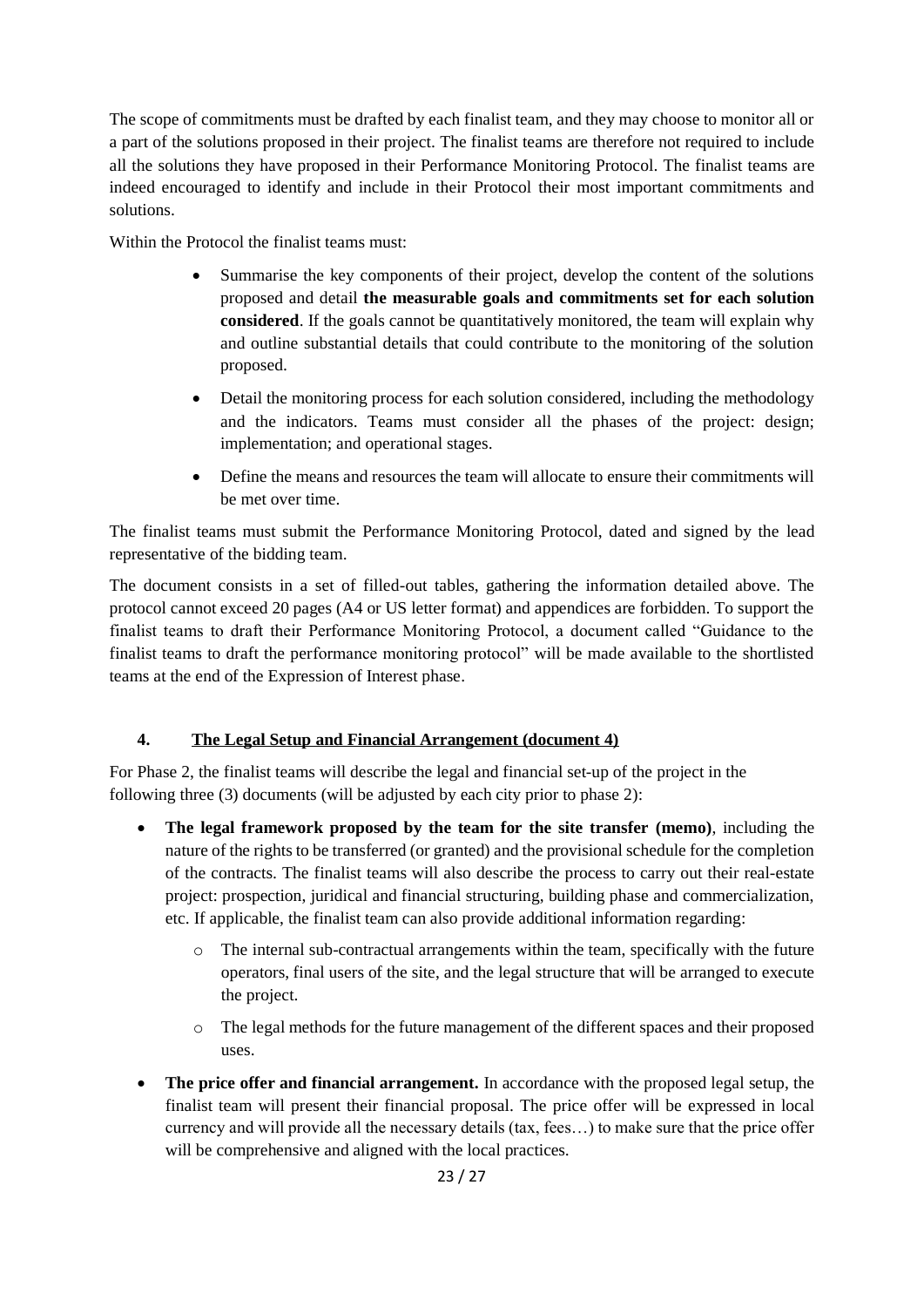• **The business plan and economic model of their project.** The finalist teams must justify the feasibility and the financial viability of their project and must bring evidence of their business plan. The business plan (preferably in Excel format) must include the breakdown of construction and development costs, expected time periods and profitability levels, specifying the envisaged funding plan accompanied, if possible, by evidence, such as letters of interest or commitment from investors or financial backers testifying as to the financial soundness of the proposal. Finalist teams are informed that the City reserves the right to not select a project with a weak financial basis due to the absence of necessary and sufficient guarantees.

#### **5. Illustration Boards**

Each finalist team shall provide one to three boards (A0 (864 x 1118 mm) or 3:4 (36x48 inches) format) to present their project. The boards may include drawings, illustrations and text. They may be set in a portrait or landscape viewing.

The finalist teams must submit a digital version of these boards when they submitting their final proposals through the website. They must also bring a printed copy of the board when they will be invited to present their project in front of the final jury. They will then leave the printed board to the members of the jury. The City reserves the right to use these boards for potential future public presentation of the project.

Note that these Illustration Boards will need to weigh a maximum of 200 Mo.

#### <span id="page-23-0"></span>**Submitting The Final Proposals**

The final proposals must be submitted electronically using the tab named "Submit a project" in each of the site's webpage.

The process for uploading the documents and downloading the receipt is explained upon logging into the shared database.

For each site the deadline for uploading files to the database will be communicated to the shortlisted teams at the beginning of the second phase through the SSR and the site's dataroom. Late uploads or other formats will not be accepted.

#### <span id="page-23-1"></span>**Provisional Selection Criteria for The Second Phase**

The final proposals will be evaluated and selected based on the following criteria:

#### **1. The relevance of the project to the specifics of the site**

The jury will assess the team's understanding of site-specific challenges and the adequacy of their proposal regarding City's goals and objectives outlined in the SSR. They will specifically evaluate the relevance and quality of the programme, including the uses and activities proposed for the site.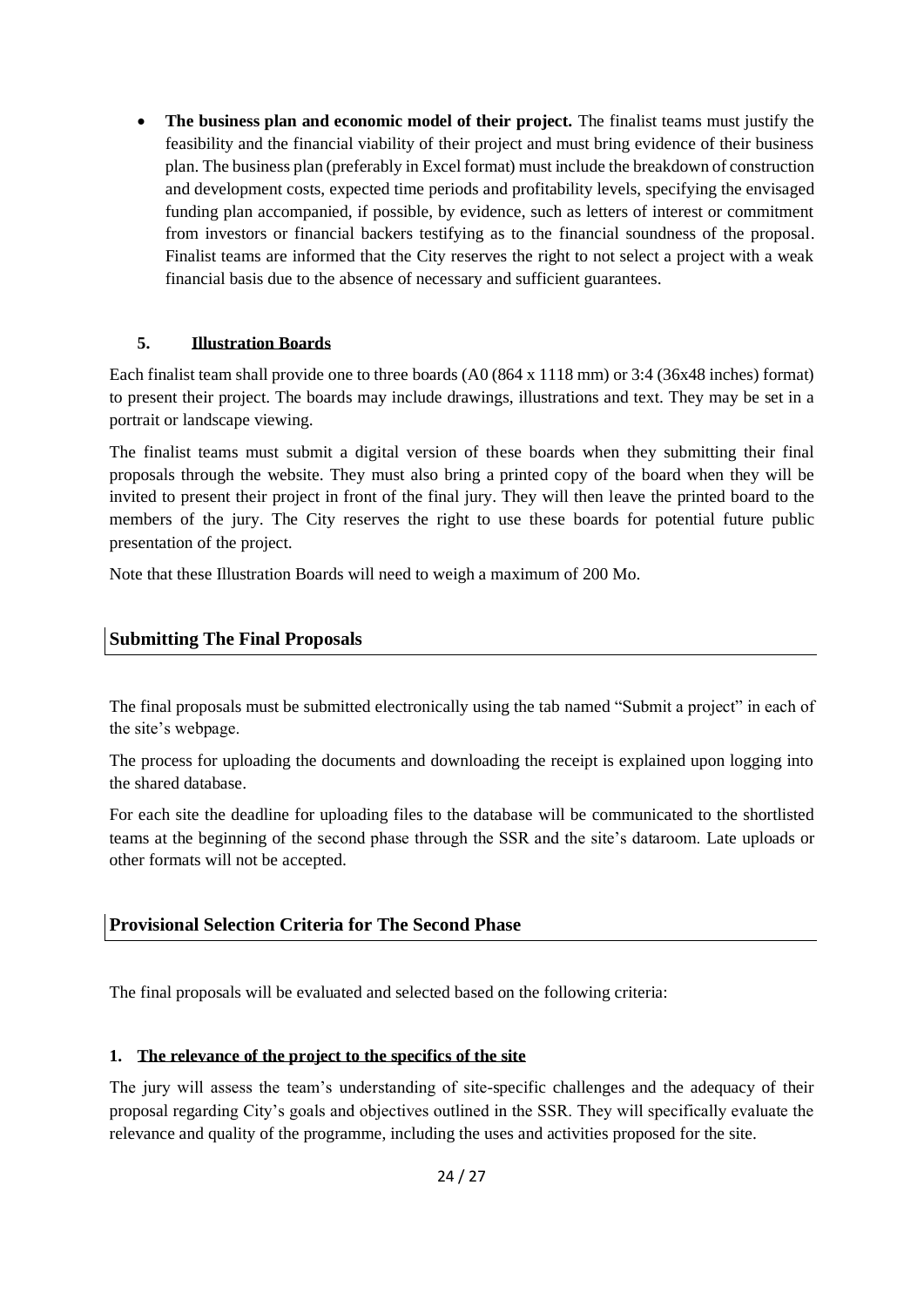#### **2. The proposed solutions to address the 10 Challenges for Climate**

The jury will assess the team's carbon objectives and the quality of their carbon assessment. The jury will also assess the quality and the innovative nature of the proposed solutions and their replicability across the city and the world. They will specifically consider:

- a. The efficiency and relevance of the environmental solutions in order to achieve a lowcarbon, sustainable and resilient project; and the reliability of the environmental and carbon assessment provided by the team (challenges 1 to 8).
- b. The community benefits of the project and the methodology and strategy for community engagement (challenge 9).
- c. The architectural quality of the project and its integration into its urban and/or natural environment (challenge 10).

#### **3. The soundness of the business model and the relevance of the legal and financial arrangement**

The jury will assess:

- a. The financial feasibility of the project development and its economic viability over time.
- b. The consistency of the price proposed for the property transfer with the market prices and with the expected benefits of the project (development of new services, environmental benefits, community benefits, etc.).

#### **4. The suitability of the team**

The jury will assess the coherence between the competencies of the team and the nature of the project. The composition and the experience of the team, and more specifically the capabilities of the lead representative, must establish the technical and financial capacity of the team in order to successfully implement the proposed project.

#### <span id="page-24-0"></span>**Nomination of Winners**

After the submission of the final proposals, the City will proceed with the analysis and evaluation of the proposals with the support of C40. The technical analysis will cover the selection criteria defined above.

The City may ask the bidding teams to provide any additional information or clarification required for the understanding and the assessment of their proposal. Responses must be provided in the form requested and within the set deadline. In exceptional cases, if the City considers that, based on the final proposals received, the evaluation jury won't be able to make a final selection, the City reserves the right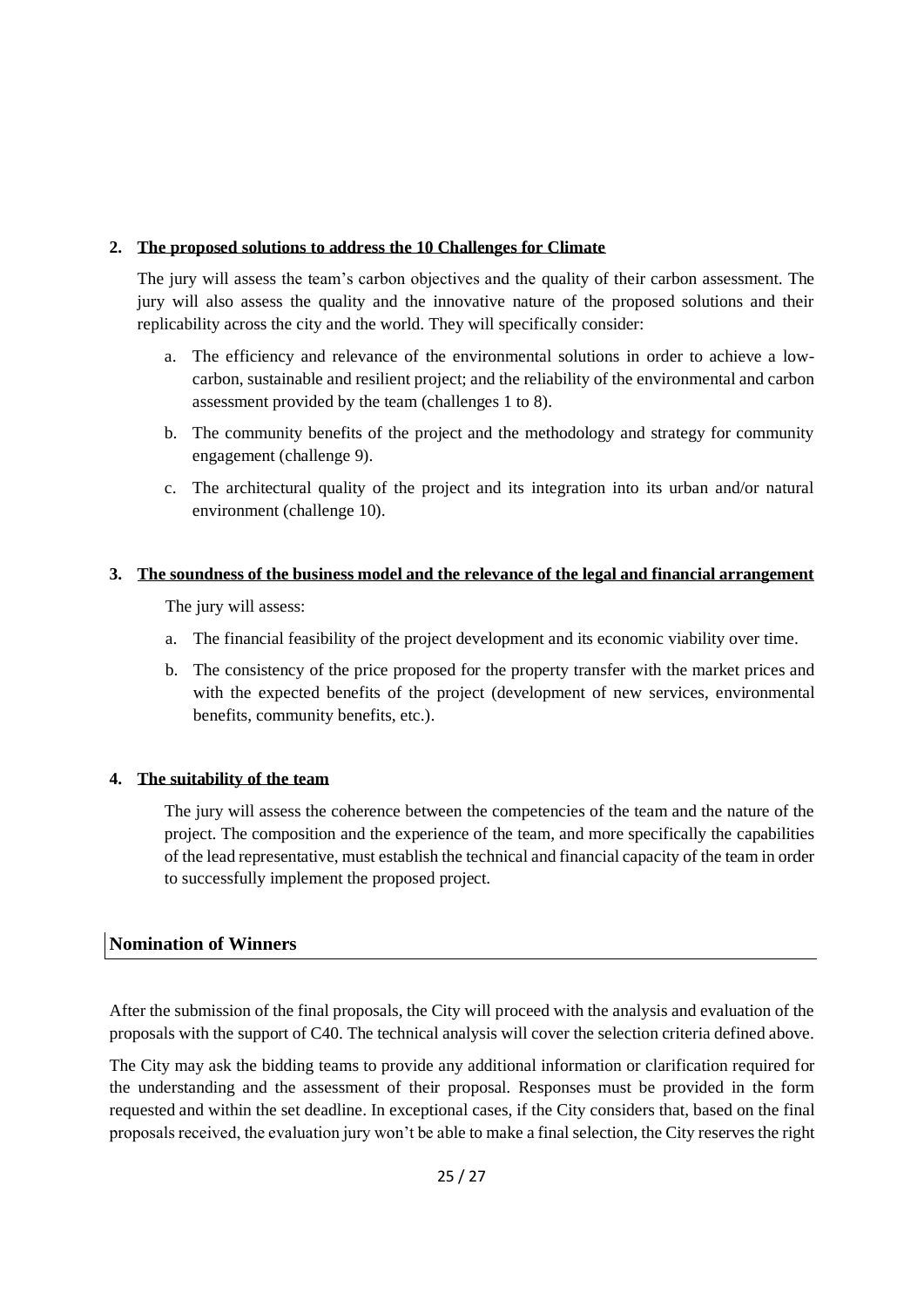to organise a negotiation meeting with each of the shortlisted teams, and to ask them to submit an updated proposal before the evaluation jury.

The evaluation jury will be set up by the City with the support of C40. The jury will evaluate the proposals using the selection criteria defined above.

The finalist teams may be invited to make an oral presentation of their proposal in front of the jury and to answer any subsequent questions. An invitation will be sent to each finalist team which has submitted an admissible proposal.

For each site, the evaluation jury will issue recommendation for the City to retain the winning team.

After the final decision of the City, the name of the winning team will then be notified to the selected team who will be obliged to maintain its proposal up to the signature of the deeds for site transfer, with a maximum period of 18 months after the notification.

If the selected bidding team does not, at a later stage, keep its commitments as stated in the proposal, the City reserves the right to withdraw from the finalisation of the site transfer with the selected candidate. In that case, the City may decide to negotiate with the other teams which submitted a final proposal, with respect to the ranking draw-up by the jury which has been validated by the deciding body of the City. Finally, the City may retain another proposal according to the specific methods and procedures applicable in the City.

#### <span id="page-25-0"></span>**Access to Information and Support to finalist Teams**

#### **1. Access to information**

The website dedicated to the Reinventing Cities competition is [http://www.c40reinventingcities.org/.](http://www.c40reinventingcities.org/) It is open and accessible to all.

The datarooms will be accessible from the page dedicated to the site on the c40reinventingcities.org website. During phase 2, each dataroom will be secured, with restricted access for the finalist bidding teams of the site.

The lead representative of the finalist team is considered the main point of contact of the City and C40. Each lead representative will be granted access to the dataroom. The lead representative can share the code to access the dataroom with other members of their team.

The site dataroom includes material gathered by the City for the competition (photo file, map of location, land, buildings, surface areas, real estate and regulatory information, local urban planning documents, City's local standard bid conditions and submission/compliance requirements, risk and flood prevention plans, etc.). The dataroom will also include important documents and forms relating to the competition procedure for this final phase.

The dataroom will be regularly updated by C40 and the City up to two (2) calendar weeks (equal to 14 consecutive days) before the deadline for the submission of the final proposals. All the finalist teams will be personally informed by email on each of any changes.